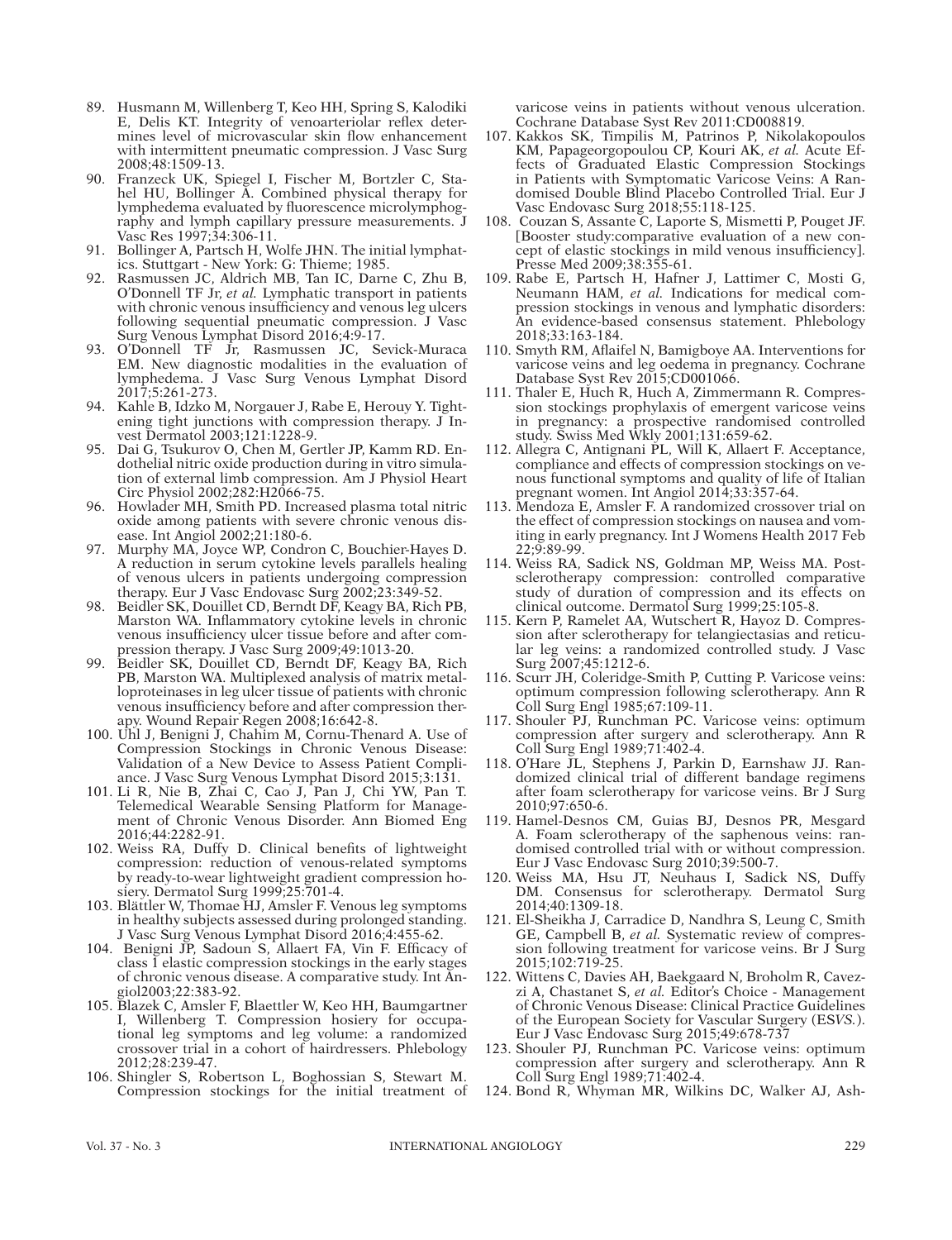lez S. A randomised trial of different compression dressings following varicose veins surgery. Phlebology 1999;14:9-11.

- 125. Travers JP, Makin GS. Reduction of varicose vein recurrence by use of postoperative compression stockings. Phlebology 1994;9:104-9.
- 126. Mariani F, Marone EM, Gasbarro V, Bucalossi M, Spelta S, Amsler F, *et al.* Multicenter randomized trial comparing compression with elastic stocking versus bandage after surgery for varicose veins. J Vasc Surg 2011;53:115-22.
- 127. Lugli M, Cogo A, Guerzoni S, Petti A, Maleti O. Effects of eccentric compression by a crossed-tape technique after endovenous laser ablation of the great saphenous vein: a randomized study. Phlebology 2009;24:151-6.
- 128. Mosti G, Mattaliano V, Arleo S, Partsch H. Thigh compression after great saphenous surgery is more effective with high pressure. Int Angiol 2009;28:274-80.
- 129. Travers JP, Rhodes JE, Hardy JG, Makin GS. Postoperative limb compression in reduction of haemorrhage after varicose vein surgery. Ann R Coll Surg Engl 1993;75:119-22.
- 130. Raraty MGT, Greaney MG, Blair SD. There is no benefit from 6 weeks' postoperative compression after varicose vein surgery: a prospective randomised trial. Phlebology 1999;14:21-25.
- 131. Rodrigus I, Bleyn J. For how long do we have to advise elastic support after varicose veins surgery? A prospective randomized study. Phlebology 1991;6:95-8.
- 132. Biswas S, Clark A, Shields DA. Randomised clinical trial of the duration of compression therapy after varicose vein surgery. Eur J Vasc Endovasc Surg 2007;33:631-7.
- 133. Pittaluga P and Chastanet S. Value of postoperative compression after mini-invasive surgical treatment of varicose veins. J Vasc Surg Venous Lymphat Disord 2013;1:385-91.
- 134. Bakker NA, Schieven LW, Bruins RM, van den Berg M, Hissink RJ. Compression stockings after endovenous laser ablation of the great saphenous vein: a prospective randomized controlled trial. Eur J Vasc Endovasc Surg 2013;46:588-92.
- 135. Huang TW, Chen SL, Bai CH, Wu CH, Tam KW. The optimal duration of compression therapy following varicose vein surgery: a meta-analysis of randomized controlled trials. Eur J Vasc Endovasc Surg 2013;45:397-402.
- 136. Reich-Schupke S, Feldhaus F, Altmeyer P, Mumme A, Stücker M. Efficacy and comfort of medical compression stockings with low and moderate pressure six weeks after vein surgery. Phlebology 2014;29:358-66.
- 137. Elderman JH, Krasznai AG, Voogd AC, Hulsewe KW, Sikkink CJ. Role of compression stockings after endovenous laser therapy for primary varicosis. J Vasc Surg Venous Lymphat Disord 2014;2:289-96.
- 138. Krasznai AG, Sigterman TA, Troquay SAM, Houtermans-Auckel JP, Snoeijs MGJ, Rensma HG, *et al.* A randomised controlled trial comparing compression therapy after radiofrequency ablation for primary great saphenous vein incompetence. Phlebology 2016;31:118-24.
- 139. Ayo D, Blumberg SN, Rockman CR, Sadek M, Cayne N, Adelman M, *et al.* Compression *versus* No Compression after Endovenous Ablation of the Great Saphenous Vein: A Randomized Controlled Trial. Ann Vasc Surg 2017;38:72-7.
- 140 Brandjes DP, Buller HR, Heijboer H, Huisman MV, de Rijk M, Jagt H, *et al.* Randomised trial of effect of compression stockings in patients with symptomatic proximal-vein thrombosis. Lancet 1997;349:759-62.
- 141. Prandoni P, Lensing AW, Prins MH, Frulla M, Marchiori A, Bernardi E, *et al.* Below-knee elastic com-

pression stockings to prevent the post-thrombotic syndrome: a randomized, controlled trial. Ann Intern Med 2004;141:249-56.

- 142. Aschwanden M, Jeanneret C, Koller MT, Thalhammer C, Bucher HC, Jaeger KA. Effect of prolonged treatment with compression stockings to prevent post-thrombotic sequelae: a randomized controlled trial. J Vasc Surg 2008;47:1015-21.
- 143. Ginsberg JS, Hirsh J, Julian J, Vander LaandeVries M, Magier D, MacKinnon B, *et al.* Prevention and treatment of postphlebitic syndrome: results of a 3-part study. Arch Intern Med 2001;161:2105-9.
- 144. Prandoni P, Noventa F, Quintavalla R, Bova C, Cosmi B, Siragusa S, *et al.* Thigh-length versus below-knee compression elastic stockings for prevention of the postthrombotic syndrome in patients with proximal-venous thrombosis: a randomized trial. Blood 2012;119:1561-5.
- 145. Kahn SR, Shapiro S, Wells PS, Rodger MA, Kovacs MJ, Anderson DR *et al.* Compression stockings to prevent post-thrombotic syndrome: a randomized placebo-controlled trial. Lancet 2014;383:880-8.
- 146. Tie HT, Luo MZ, Luo MJ, Li K, Li Q, Wu QC. Compression Therapy in the Prevention of Postthrombotic Syndrome: A Systematic Review and Meta-Analysis. Medicine (Baltimore) 2015;94:e1318.
- 147. Burgstaller JM, Steurer J, Held U, Amann-Vesti B. Efficacy of compression stockings in preventing postthrombotic syndrome in patients with deep venous thrombosis: a systematic review and meta-analysis. Vasa 2016;45:141-7.
- 148. Jayaraj A, Meissner M. Impact of graduated compression stockings on the prevention of post-thrombotic syndrome - results of a randomized controlled trial. Phlebology 2015;30:541-8.
- 149. Skervin AL, Thapar A, Franchini AJ, Prandoni P, Shalhoub J, Davies AH. Systematic review and meta-analysis of utility of graduated compression stockings in prevention of post-thrombotic syndrome. Eur J Vasc Endovasc Surg 2016;51:838-45.
- 150. Subbiah R, Aggarwal V, Zhao H, Kolluri R, Chatterjee S, Bashir R. Effect of compression stockings on post thrombotic syndrome in patients with deep vein thrombosis: a meta-analysis of randomised controlled trials. Lancet Haematol 2016;3:293-300.
- 151. Berntsen CF, Kristiansen A, Akl EA, Sandset PM, Jacobsen EM, Guyatt G, *et al.* Compression Stockings for Preventing the Postthrombotic Syndrome in Patients with Deep Vein Thrombosis. Am J Med 2016;129:447. e1-447.e20.
- 152. Jin YW, Ye H, Li FY, Xiong XZ, Cheng NS. Compression Stockings for Prevention of Postthrombotic Syndrome: A Systematic Review and Meta-Analysis. Vasc Endovascular Surg 2016;50:328-34.
- 153. Ten Cate-Hoek AJ, Amin EE, Bouman AC, Meijer K, Tick LW, Middeldorp S, Mostard GJM, *et al.* Individualised versus standard duration of elastic compression therapy for prevention of post-thrombotic syndrome (IDEAL DVT): a multicentre, randomised,single-blind, allocation-concealed, non-inferiority trial. Lancet Haematol 2018;5:e25-e33.
- 154. O`Donnell Jr TF, Passmann MA, Marston WA, Ennis WJ, Dalsing M, Kistner RL, *et al.* Management of venous leg ulcers: Clinical practice guidelines of the Society for Vascular Surgery® and the American Venous Forum J Vasc Surg 2014;60 (Suppl) 3S-59S.
- 155. Mosti G, De Maeseneer M, Cavezzi A, Parsi K, Morrison N, Nelzen O, *et al.* Society for Vascular Surgery and American Venous Forum Guidelines on the management of venous leg ulcers: the point of view of the International Union of Phlebology. Int Angiol 2015;34:202-18.

not permitted it is not permove, coverlay, obscure, block, or change any bagginerary copyright notices or terms post may post on the Article. It is not permitted to frame or use framing techniques to enclose any trademark, This document is protected by international copyright laws. No additional reproduction is authorized. It is permitted for personal use to download and save only one file and print only one copy of this Article. It is not p means which may allow access to the Article. The use of all or any part of the Article for any Commercial Use is not permitted. The creation of derivative works from the Article is not permitted. The production of reprints This document is protected by rinternational reproduction is authorized. It is permitted for personal use to download and save only one file and print only one copy of this Article. It is not permitted to make additional c either sporadically, either printed or electronic) of the Article for any purpose. It is not permitted to permitted to distribute the electronic copy of the article thing internet and/or intranet file sharing systems, elec or other proprietary information of the Publisher.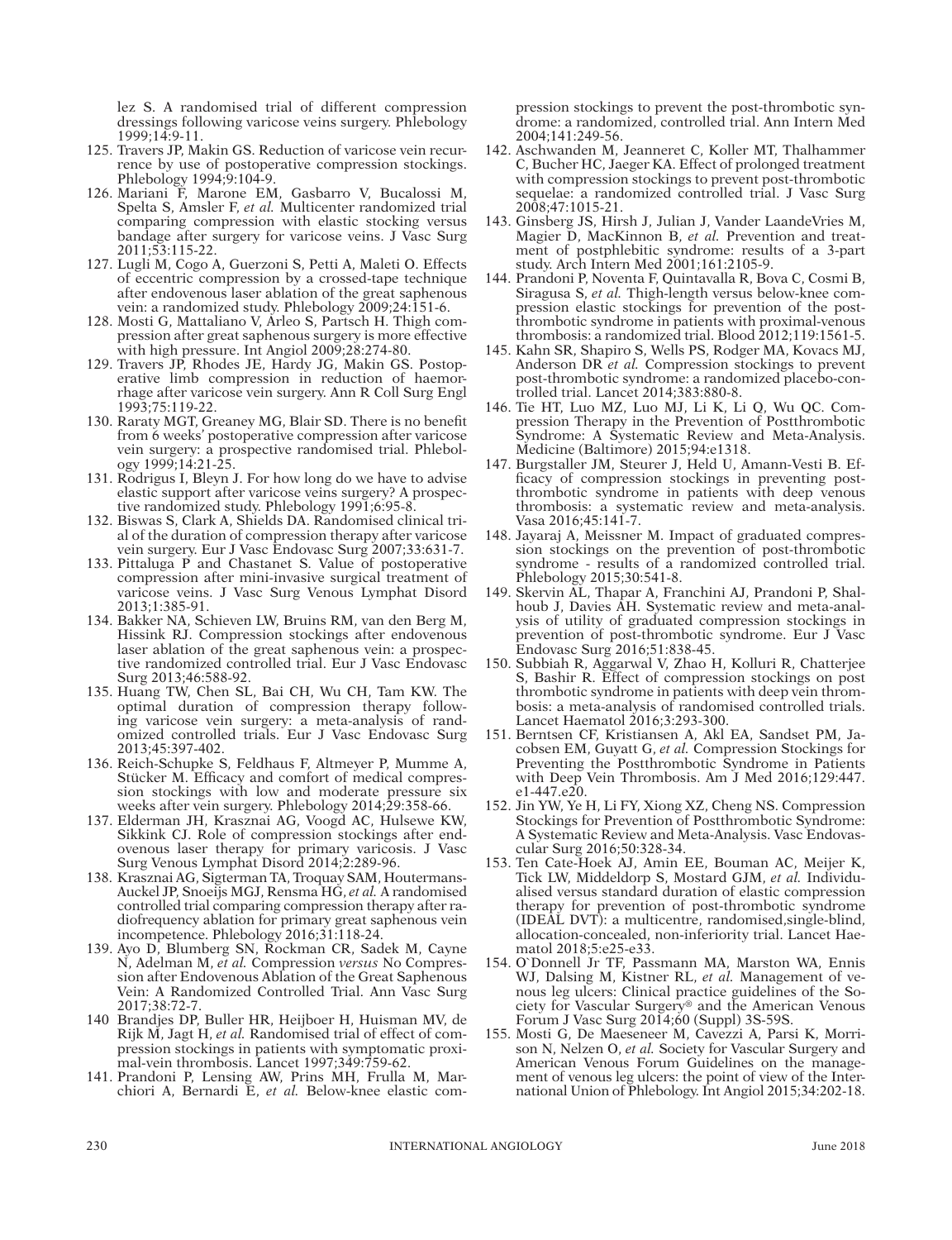- 156. Franks PJ, Barker J, Collier M, Gethin G, Haesler E, Jawien A, *et al.* Management of Patients With Venous Leg Ulcers: Challenges and Current Best Practice. J Wound Care 2016;25 Suppl 6:S1-S67.
- 157. Alavi A, Sibbald RG, Phillips TJ, Miller OF, Margolis DJ, Marston W, *et al.* What's new: Management of venous leg ulcers: Approach to venous leg ulcers. J Am Acad Dermatol 2016;74:627-40;quiz 641-2.
- 158. O'Meara S, Cullum N, Nelson EA, Dumville JC. Compression for venous leg ulcers. Cochrane Database Syst Rev 2012;11:CD000265.
- 159. Mauck KF, Asi N, Elraiyah TA, Undavalli C, Nabhan M, Altayar O, *et al.* Comparative systematic review and meta-analysis of compression modalities for the promotion of venous ulcer healing and reducing ulcer recurrence. J Vasc Surg 2014;60(2 Suppl):71S-90S.e1-2.
- 160. Mosti G, Mattaliano V, Partsch H. Influence of different materials in multicomponent bandages on pressure and stiffness of the final bandage. Dermatol Surg 2008;34:631-9.
- 161. Wong IK, Andriessen A, Charles HE, Thompson D, Lee DT, So WK, *et al.* Randomized controlled trial comparing treatment outcome of two compression bandaging systems and standard care without compression in patients with venous leg ulcers. J Eur Acad Dermatol Venereol 2012;26:102-10.
- 162. Partsch H and Horakova MA. [Compression stockings in treatment of lower leg venous ulcer]. Wien Med Wochenschr 1994;144:242-9.
- 163. Jünger M, Wollina U, Kohnen R, Rabe E. Efficacy and tolerability of an ulcer compression stocking for therapy of chronic venous ulcer compared with a belowknee compression bandage: results from a prospective, randomized, multicentre trial. Curr Med Res Opin 2004;20:1613-23.
- 164. Kapp S, Miller C and Donohue L. The clinical effectiveness of two compression stocking treatments on venous leg ulcer recurrence: a randomized controlled trial. *Int J* Low Extrem Wounds 2013;12:189-98.
- 165. Dolibog P, Franek A, Taradaj J, Polak A, Dolibog P, Blaszczak E, *et al.* A randomized, controlled clinical pilot study comparing three types of compression therapy to treat venous leg ulcers in patients with superficial and/or segmental deep venous reflux. Ostomy Wound Manage 2013;59:22-30.
- 166. Finlayson KJ, Courtney MD, Gibb MA, O'Brien JA, Parker CN, Edwards HE. The effectiveness of a fourlayer compression bandage system in comparison with Class 3 compression hosiery on healing and quality of life in patients with venous leg ulcers: a randomised controlled trial. Int Wound J 2014;11:21-7.
- 167. Ashby RL, Gabe R, Ali S, Adderley U, Bland JM1, Cullum NA, *et al.* Clinical and cost-effectiveness of compression hosiery *versus* compression bandages in treatment of venous leg ulcers (Venous leg Ulcer Study IV, VenUS IV): a randomised controlled trial. Lancet 2014;383:871-9.
- 168. Clarke-Moloney M, Keane N, O'Connor V, Ryan MA, Meagher H, Grace PA,*et al.* Randomised controlled trial comparing European standard class 1 to class 2 compression stockings for ulcer recurrence and patient compliance. Int Wound J 2014;11:404-8.
- 169. van Gent WB, Catarinella FS, Lam YL, Nieman FH, Toonder IM, van der Ham AC, *et al.* Conservative *versus* surgical treatment of venous leg ulcers: 10-year follow-up of a randomized, multicenter trial. Phlebology 2015;30(1Suppl):35-41.
- 170. Partsch H, Mosti G, Uhl J. Unexpected venous diameter reduction by compression stocking of deep, but not of superficial veins. . Veins and Lymphatics 2012;1:e3.
- 171. Partsch H, Damstra RJ, Mosti G. Dose finding for an optimal compression pressure to reduce chronic edema of the extremities. Int Angiol 2011;30:527-33.
- 172. Kalodiki E, Giannoukas AD. Intermittent pneumatic compression (IPC) in the treatment of peripheral arterial occlusive disease (PAOD)--A useful tool or just another device? Eur J Vasc Endovasc Surg 2007;33:309-10.
- 173. Rabe E, Partsch H, Junger M, Abel M, Achhammer I, Becker F, *et al.* Guidelines for clinical studies with compression devices in patients with venous disorders of the lower limb. Eur J Vasc Endovasc Surg 2008;35:494- 500.
- 174. Mani R, Vowden K, Nelson EA. Intermittent pneumatic compression for treating venous leg ulcers. Cochrane Database Syst Rev 2001:CD001899.
- 175. Kalodiki E. Use of intermittent pneumatic compression in the treatment of venous ulcers. Future Medicine 2007;3:185-91.
- 176. Hazarika EZ, Wright DE. Chronic leg ulcers. The effect of pneumatic intermittent compression. Practitioner 1981;225:189-92.
- 177. Coleridge Smith P, Sarin S, Hasty J, Scurr JH. Sequential gradient pneumatic compression enhances venous ulcer healing: a randomized trial. Surgery 1990;108:871-5.
- 178. McCulloch JM, Marler KC, Neal MB, Phifer TJ. Intermittent pneumatic compression improves venous ulcer healing. Adv Wound Care 1994;7:22-4, 26.
- 179. Schuler JJ, Maibenco T, Megerman J, Ware M, Montalvo J. Treatment of chronic venous ulcers using sequential gradient intermittent pneumatic compression. Phlebology 1996;11:111-6.
- 180. Rowland J. Intermittent pump *versus* compression bandages in the treatment of venous leg ulcers. Aust N Z J Surg 2000;70:110-3.
- 181. Nelson EA, Hillman A, Thomas K. Intermittent pneumatic compression for treating venous leg ulcers. Cochrane Database Syst Rev 2014;CD001899.
- 182. Nikolovska S, Arsovski A, Damevska K, Gocev G, Pavlova L. Evaluation of two different intermittent pneumatic compression cycle settings in the healing of venous ulcers: a randomized trial. Med Sci Monit 2005;11:CR337-43.
- 183. Kessler CM, Hirsch DR, Jacobs H, MacDougall R, Goldhaber SZ. Intermittent pneumatic compression in chronic venous insufficiency favorably affects fibrinolytic potential and platelet activation. Blood Coagul Fibrinolysis 1996;7:437-46.
- 184. Andriessen A, Apelqvist J, Mosti G, Partsch H, Gonska C, Abel M. Compression therapy for venous leg ulcers: risk factors for adverse events and complications, contraindications - a review of present guidelines. J Eur Acad Dermatol Venereol 2017;31:1562-8.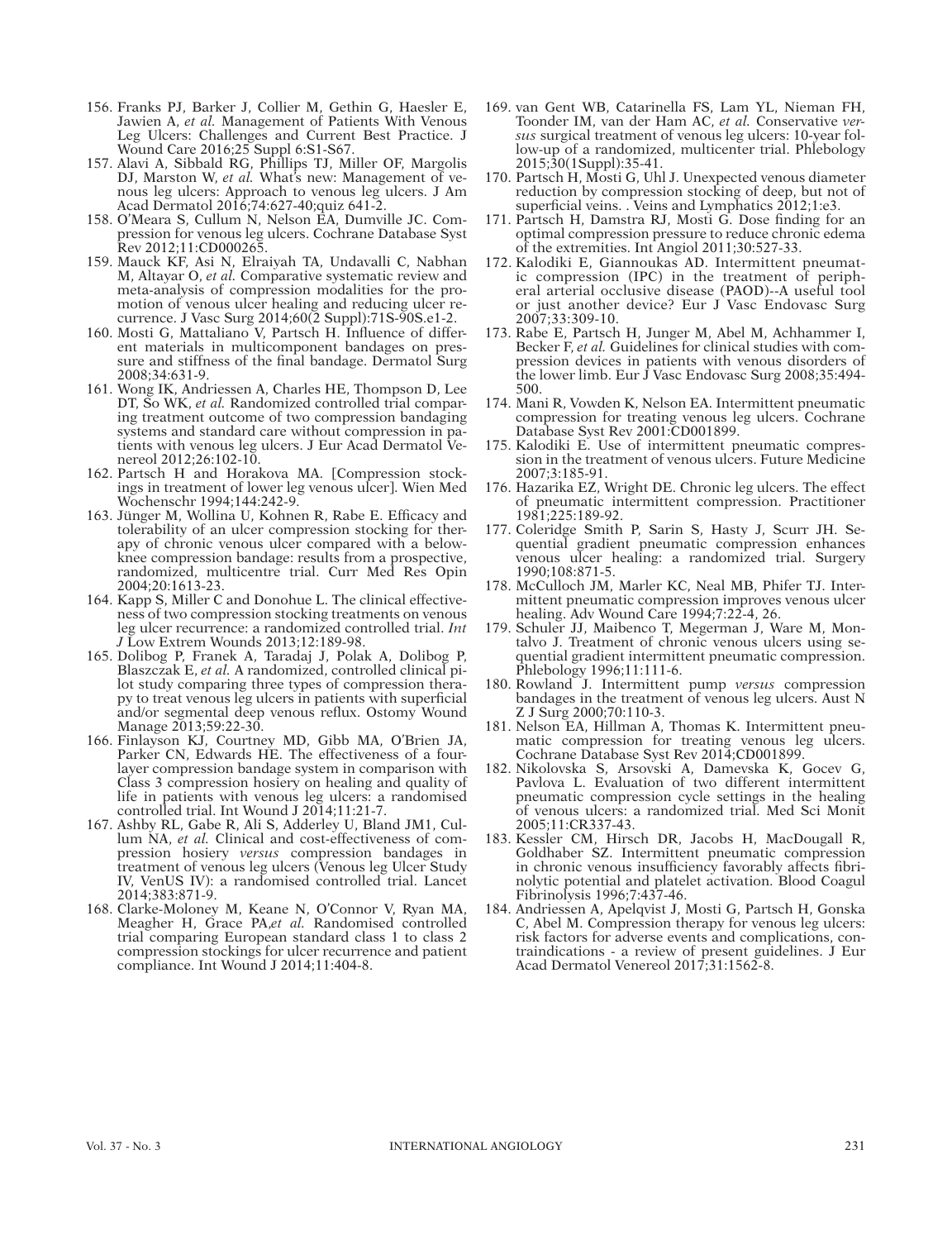# CHAPTER 8 **Venoactive drugs**

#### **Introduction**

Venoactive drugs (VADs) comprise a heterogeneous group of drugs, some of which are synthetic whereas most are of plant origin. Five main categories of VADs have been described in recent publications;1, 2 their source and dosages are summarized in Table I. Some VADs are commonly taken as mixtures; for example, marketed Ruscus extracts are a mixture of *Ruscus aculeatus*, hesperidine methyl chalcone (HMC) and ascorbic acid, while micronized purified flavo-

noid fraction (MPFF) is a micronized mixture of diosmin (90%) and flavonoids (10%), expressed as hesperidin, diosmetin, linarin, and isorhoifolin, while Gingko biloba extracts are mixed with heptaminol and troxerutin. Two additional drugs that are not venoactive, pentoxifylline and sulodexide, are included because of their beneficial effect on the healing of venous leg ulcers.

A number of dietary supplements allegedly considered as therapies have created confusion in recent years. Dietary supplements, unlike registered VADs, have not been shown to be efficient

TABLE I.—Main categories of venoactive drugs (modified from Ramelet et al.).<sup>1</sup>

| Category                                    | Drug                                                                             | Origin                                                                                  | Dosage<br>(mg/day)                                                   | Doses/<br>day  |
|---------------------------------------------|----------------------------------------------------------------------------------|-----------------------------------------------------------------------------------------|----------------------------------------------------------------------|----------------|
| benzopyrones)                               | noid fraction                                                                    | Flavonoids (gamma- Micronized purified flavo- Rutacae; Citrus aurantium, ssp amara 1000 |                                                                      | $1 - 2$        |
|                                             | Diosmin                                                                          | Citrus species (Sophora japonica)                                                       | 300-600                                                              | $1 - 2$        |
|                                             | Rutin and rutosides.<br>$O-(\beta-hydroxyethyl)$ -<br>rutosides (troxerutin, HR) | Sophora japonica<br><i>Eucalyptus</i> species<br>Fagopyrum esculentum                   | 1000                                                                 | $1 - 2$        |
|                                             | Quercetine glucuronide,<br>kaempferol glucoside                                  | Red-vine-leaf extracts (Vitis vinifera)                                                 | 100-300                                                              | $1 - 3$        |
|                                             | Proanthocyanidins                                                                | Grape pips ( <i>Vitis vinifera</i> )                                                    | 100-300                                                              | $1 - 3$        |
|                                             |                                                                                  | French maritime pine ( <i>Pinus pinaster</i> , 300-360<br>formerly <i>P. maritima</i> ) |                                                                      | 3              |
|                                             | Anthocyans                                                                       | Red-vine-leaf extracts (Vitis vinifera)                                                 | 100-300                                                              | $1 - 3$        |
|                                             |                                                                                  | Bilberry ( <i>Vaccinium myrtillus</i> )                                                 | 116                                                                  | 2              |
| Alpha-benzopyrones Coumarin                 |                                                                                  | Melilot (Melilotus officinalis)<br>Woodruff (Asperula odorata)                          | 90 combined with troxerutin<br>(540)                                 | 3              |
| Saponins                                    | Horse chestnut seed ex-<br>tract; escin                                          | Horse chestnut (Aesculus<br>hippocastanum)                                              | Initially 120, then 60                                               | 3              |
|                                             | Ruscus extract                                                                   | Butcher's broom (Ruscus aculeatus)                                                      | 2-3 tablets                                                          | $2 - 3$        |
| Other plant extracts <i>Gingko</i> extracts |                                                                                  | Gingko biloba                                                                           | 2 sachets (extracts of <i>Gingko</i> ,<br>heptaminol and troxerutin) | $\overline{c}$ |
| Synthetic products                          | Calcium dobesilate                                                               | Synthetic                                                                               | 1000-1500                                                            | $2 - 3$        |
|                                             | Benzarone                                                                        | Synthetic                                                                               | 400-600                                                              | $2 - 3$        |
|                                             | Naftazon                                                                         | Synthetic                                                                               | 30                                                                   |                |

This document is protected by international reproduction is authorized. It is permited for personal use to download and save only one file and print only one copy of this Article. It is not permitted to make additional cop either sporadically, either printed or electronic) of the Article for any purpose. It is not permitted to permitted to distribute the electronic copy of the article through online internet and/or intranet file sharing syst means which may allow access to the Atticle. The use of all or any part of the Atticle for any Commercial Use is not permitted. The creation of derivative works from the Article is not permitted. The production of reprints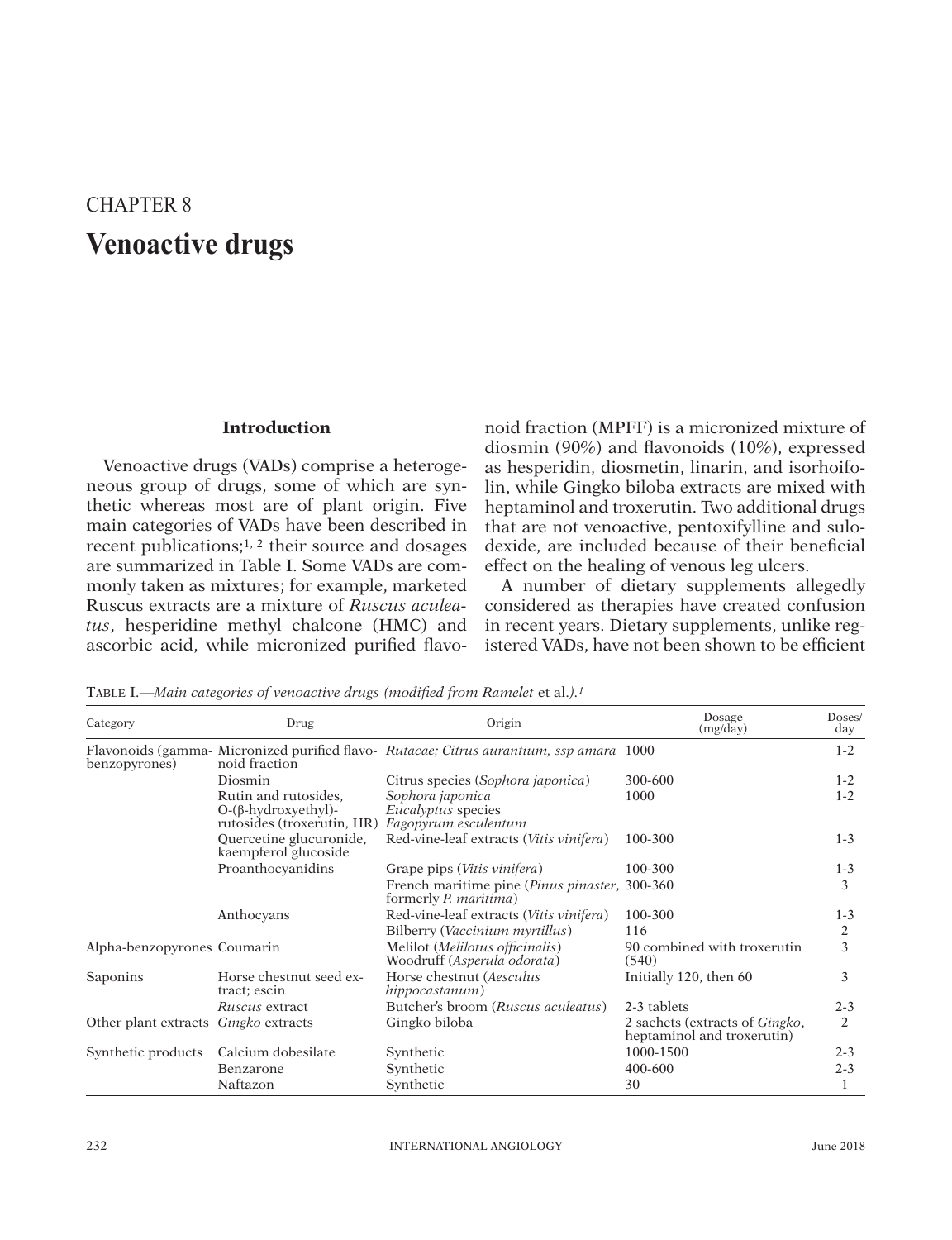and therefore have not received any marketing authorization from health authorities. For these reasons, we will not consider products that are exclusively dietary supplements in this document. On the other hand, some VADs described in the present chapter are considered as medicinal products in some countries and as food supplements in others. For example, red vine leaves extracts (*Vitis vinifera*) is registered as therapeutic drug in seven member states of the European Union (EU), and as food supplement in eight other EU countries.

In this chapter, the various pharmacological actions of VADs are summarized, and the evolution of recommendations for their therapeutic use is tracked. The emphasis throughout this document is on recent experimental and clinical advances that have altered our understanding of the effects of VADs and their therapeutic use. A more comprehensive review of the older literature was given in the previous guidelines.3

### **Mode of action**

Not all actions of VADs are fully understood, but it seems clear that they can act at both the macrocirculation and microcirculation levels, affecting the changes in the venous wall and venous valves that lead to development of venous hypertension (VH), and altering the effects of VH on small vessels that lead to venous microangiopathy.4-6 Traditionally, VH was thought to result primarily from valvular incompetence related to excessive venous dilatation due to weakness of the vein wall and/or low venous tone. Consequently, much of the earlier research on VADs was centered on their effects on venous tone. More recently, research interest has shifted towards the action of VADs on chronic inflammatory processes that can affect large and small venous vessels and valves.

#### *Actions on venous tone*

Most of the main types of VADs have been shown to increase venous tone, including MPFF,7-9 rutin and rutosides,10 escin,11 *Ruscus* extract<sup>12</sup> and calcium dobesilate.<sup>13</sup> Most act by modulating noradrenergic signalling, by reducing norepinephrine metabolism in the cases of

MPFF and hydroxyethyl-rutosides,7, 8, 14-16 or by agonism of venous α1-adrenergic receptors in the case of *Ruscus* extracts.17, 18 By contrast, horse chestnut seed extract induces calcium-dependent contractions in rat vena cava preparations but inhibits the action of the α-adrenergic agonist phenylephrine.19

### *Actions on inflammatory processes in venous valves and the vein wall*

Most VADs have now been demonstrated to have anti-inflammatory effects. Some act on multiple steps of inflammatory pathways, and their ability to inhibit inflammatory mechanisms may be a common factor underlying many of their various beneficial effects in chronic venous disorders (CVDs).

As a group, flavonoids are known to have potent antioxidant properties which have been investigated in several therapeutic areas other than CVD, including cancer, arthritis and cardiovascular disease.20-24 These properties may include prevention of oxidant production, scavenging of free radicals thereby preventing them from attacking cellular targets, blocking the propagation of oxidative reactions, and reinforcing inherent cellular antioxidant capacity.24 More specifically, the VADs MPFF and rutosides have shown powerful free-radical scavenging properties in various assay systems,25-28 and VADs from other groups including escins,  $11, 29$  proanthocyanidines from grape seeds,30, 31 French maritime pine bark,32-35 and calcium dobesilate,36-38 have also shown similar properties.

In addition to actions that reduce oxidative stress, several VADs also act at various points in inflammatory cascades. As examples, grape seed proanthocyanidin reduced expression of cell adhesion molecules by activated cultured vein endothelial cells,39 and MPFF decreased expression of adhesion molecules by neutrophils and monocytes in patients with CVD.40, 41 Similarly, rutoside reduced inflammation-related gene expression by activated human macrophages,42 and French maritime pine bark extract reduced ICAM-1 expression and adherence of cultured Tlymphocytes to human keratinocytes.43

Perhaps the most detailed and comprehensive analysis of the importance of inflammatory processes and the ability of VADs to inhibit them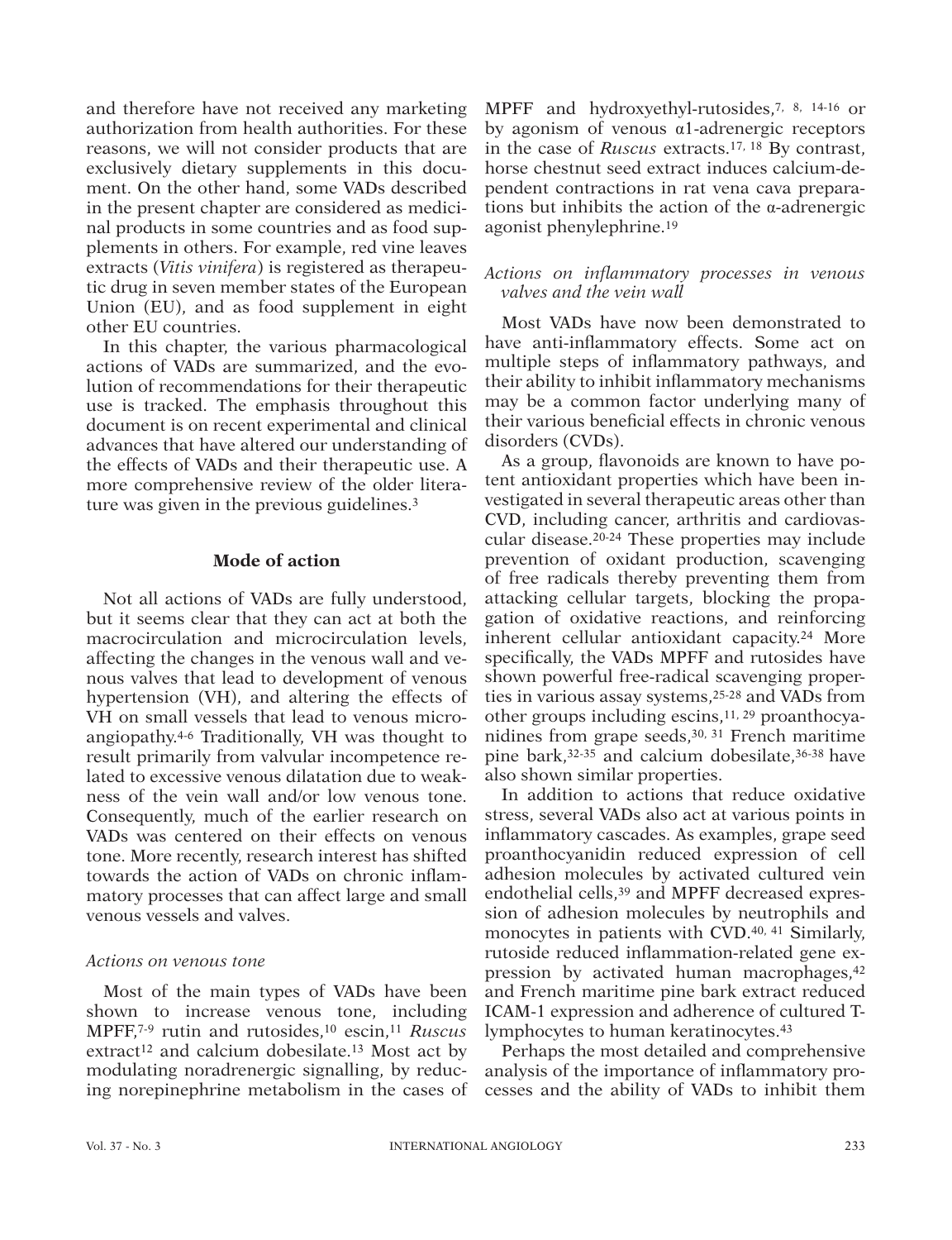was provided by a series of experiments by Bergan *et al.*,<sup>44</sup> in rodent models of VH. In venular occlusion experiments, markers of inflammation such as leukocyte attachment and migration were elevated within one hour of onset of the increase in venous pressure. In experiments involving placement of an arterio-venous fistula, reflux flow through venous valves exposed to elevated pressure was detected after seven days and markedly increased at 21 and 42 days. Morphological changes developed with a parallel time course, and complete disappearance of valvular structures as seen at 42 days. Treatment with oral MPFF decreased the signs of inflammation and markedly reduced reflux, in a dosedependent manner.

These experiments have illustrated how inflammatory processes may be central to many of the deleterious effects of VH, and also show that some VADs such as MPFF and Ruscus extracts have at least the potential to prevent the development and progression of CVDs and its different manifestations.

### *Actions on capillary permeability (edema)*

Control of microvascular permeability is complex and is an active field for research. However, it is clear that hyperpermeability and resulting edema are induced by more than just elevated microvessel pressure. In particular, recent research has highlighted the importance of inflammatory mechanisms in producing hyperpermeability, involving neutrophil-endothelial interactions including activation, adherence, attachment, migration and release of reactive oxygen species.45-49 Given their antioxidant and anti-inflammatory effects, it is not surprising that many major VADs have been shown to reduce capillary permeability, including MPFF,50-52 rutosides,53-55 escin,11, 56 *Ruscus* extract,<sup>57-59</sup> grape seed extract<sup>31</sup> and calcium dobesilate.60, 61

Vascular endothelial growth factor (VEGF) is known to play a key role as a regulator of capillary permeability.62, 63 VEGF levels in plasma are elevated in patients with CVD, especially those with skin changes.64-66 MPFF treatment significantly reduces plasma VEGF in patients with skin changes, and plasma VEGF has been proposed as a marker of MPFF therapy.65

#### *Skin changes related to capillary abnormalities*

The chronic inflammation that results from sustained venous hypertension is also thought to be important in causing the skin changes associated with CVD.<sup>67, 68</sup> Expression of endothelial adhesion molecules can lead to perivascular infiltration of leukocytes resulting in fibroblastmediated skin tissue remodelling and damage, including proliferation of dermal capillaries and fibrosis.65, 69-71 Sustained oxidative stress, primarily due to release of reactive oxygen species from neutrophils and macrophages together with resultant fibroblast senescence, is thought to be important in the eventual formation of active venous leg ulcers and their chronic persistence.68, 72-75

Interest in the mechanisms underlying skin changes has received new impetus with increasing recognition of the importance of venous valves in small veins and venules. It is now appreciated that small superficial veins of the human lower limb contain abundant typically bicuspid venous valves, with most located in vessels less than 100 μm in diameter and present in vessels as small as  $18 \mu m$ .<sup>76, 77</sup> A recent study has shown that human small superficial venous valves can become incompetent independent of reflux in the saphenous veins and major tributaries. Importantly, degenerative changes causing incompetence of these microvenous valves can allow reflux into the microvenous networks in the skin which may be critical in development of severe skin changes in CVD.78

The ability of VADs to reduce inflammation and oxidative stress could protect small venous valves and prevent reflux, as demonstrated in the rodent models of VH described above,<sup>44</sup> and also act to prevent adverse remodelling of skin tissue that ultimately can lead to development of active ulcers in CVD.

## *Role of nociceptors in the development of venous symptoms*

Most recent studies have found that the prevalence and severity of CVD symptoms are greater with increasing severity of CVDs or CEAP clinical class.79-83 However, other studies have found only weak correlations,84, 85 or that symptom scores were actually higher in individuals with

or other proprietary information of the Publisher.

This document is protected by international reproduction is authorized. It is permited for personal use to download and save only one file and print only one copy of this Article. It is not permitted to make additional cop either sporadically, either printed or electronic) of the Article for any purpose. It is not permitted to permitted to distribute the electronic copy of the article through online internet and/or intranet file sharing syst means which may allow access to the Atticle. The use of all or any part of the Atticle for any Commercial Use is not permitted. The creation of derivative works from the Article is not permitted. The production of reprints not permitted it is not permove, coverlay, obscure, block, or change any bagginerary copyright notices or terms post may post on the Article. It is not permitted to frame or use framing techniques to enclose any trademark,

This document is protected by international copyright laws. No additional reproduction is authorized. It is permitted for personal use to download and save only one file and print only one oppy of this Article. It is not p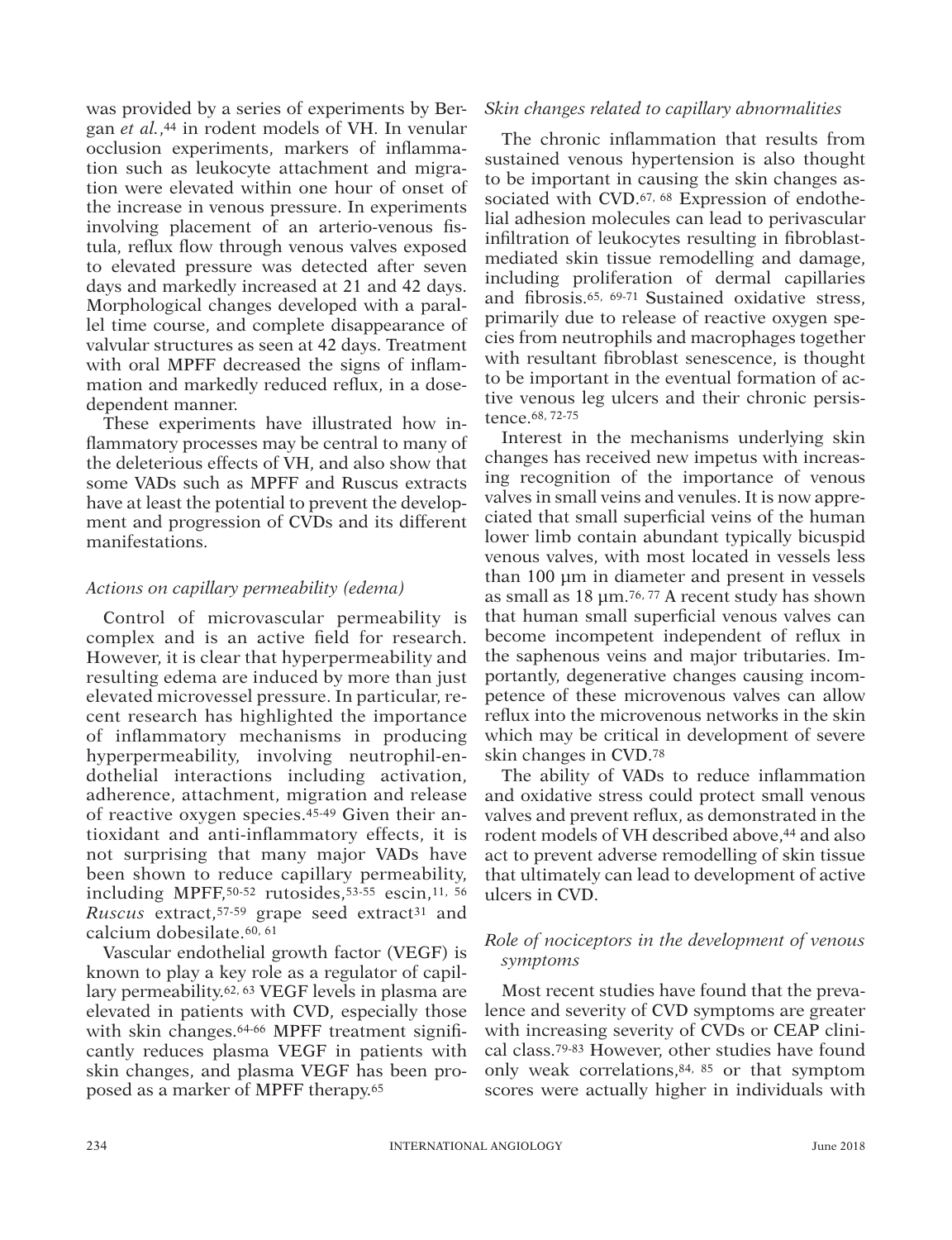| Category                               | Drug                                                                            | Effect on: |                                           |         |          |                                                     |            |  |
|----------------------------------------|---------------------------------------------------------------------------------|------------|-------------------------------------------|---------|----------|-----------------------------------------------------|------------|--|
|                                        |                                                                                 | tone       | Venous Venous wall Capillary<br>and valve | leakage | drainage | Lymphatic Hemorheological Free radical<br>disorders | scavengers |  |
| Flavonoids<br>(gamma-<br>benzopyrones) | Micronized purified flavonoid fraction<br>Nonmicronized or synthetic diosmins*  | $^{+}$     | $^{+}$                                    | $+$     | $^{+}$   | $^{+}$                                              | $^+$       |  |
|                                        | Rutin and rutosides.<br>$O-(\beta$ -hydroxyethyl)-rutosides<br>(troxerutin, HR) | $^{+}$     |                                           | $^{+}$  | $^{+}$   | $^{+}$                                              | $^{+}$     |  |
|                                        | Anthocyans ( <i>Vitis vinifera</i> )                                            |            |                                           |         |          |                                                     | $^+$       |  |
|                                        | Proanthocyanidins (Vitis vinifera)                                              |            |                                           | $^{+}$  |          |                                                     | $\pm$      |  |
| Alpha-<br>benzopyrones                 | Coumarin                                                                        |            |                                           | $+$     | $^{+}$   |                                                     |            |  |
| Saponins                               | Horse chestnut seed extract; escin                                              | $^{+}$     |                                           | $^{+}$  |          |                                                     | $^+$       |  |
|                                        | Ruscus extract                                                                  | $^{+}$     | $+$                                       | $+$     | $^{+}$   | $^{+}$                                              |            |  |
| Other plant<br>extracts                | Gingko extracts*                                                                |            |                                           |         |          |                                                     |            |  |
| Synthetic                              | Calcium dobesilate                                                              | $^{+}$     |                                           | $^{+}$  | $^{+}$   | $^{+}$                                              | ÷          |  |
| products                               | Benzarone*                                                                      |            |                                           |         |          |                                                     |            |  |
|                                        | Naftazon*                                                                       |            |                                           |         |          |                                                     |            |  |
| *No data available.                    |                                                                                 |            |                                           |         |          |                                                     |            |  |

Table II.—*Evidence-based modes of action of the main venoactive drugs.*

less severe CVDs.<sup>86</sup> A possible confounding factor is the occurrence of peripheral neuropathy in some patients with severe CVD which may decrease perception of pain and other symptoms.87-89 What seems clear is that typical leg symptoms of CVDs are common in those with even the least severe forms of CVDs (CEAP clinical classes  $0_s$  and 1).<sup>90-92</sup> In a random sample of the population of Edinburgh, Scotland, aged between 18 and 64 years with no visible or palpable signs of CVDs, 32.8% and 28.9% had symptoms of leg aching and cramps respectively.91 A recent report from the Vein Consult Program has analyzed a large cohort of over 90,000 consecutive outpatients from 20 countries who were consulting their general practitioner for any reason and who were screened for CVDs. Of these, 19.7% had typical CVDs leg symptoms without signs and were assigned to CEAP class  $C_{0s}$ , and a further 21.7% were assigned to class  $C_1$ .<sup>93</sup>

The exact mechanisms by which CVDs, particularly in the earliest stages, gives rise to pain and other typical venous symptoms are not yet understood, but recent studies suggest that inflammation plays a key role.<sup>94-96</sup> (see Chapter 2). Sympathetic C fibers are found in the venous intima and media and wrapped around cutaneous venules, and act as nociceptors that can respond to inflammatory mediators. Inflammatory processes seem to be involved in all stages and severity classes of CVDs, even before obvious tissue damage has occurred, and could be responsible for many of the symptoms experienced. Thus, the anti-inflammatory properties of VADs have the potential to improve symptoms in patients at all stages of the disease, including those in CEAP class  $C_{0s}$ .

### *Lymphatic drainage*

Lymphatic function is known to be compromised, especially in patients with more advanced stages of CVD, 97-99 and has been shown to improve in patients with varicose veins after reduction of venous reflux by saphenous vein ablation.100 A recent study has suggested that abnormal accumulation of lipid molecules, elevated tissue pressure and chronic inflammation in varicose veins may combine to produce lymphatic dysfunction and a decrease in the number of lymphatic vessels.101 Several VADs, including α-benzopyrones (coumarin) either alone or combined with rutin,102, 103 MPFF,104 Ruscus extracts202 and calcium dobesilate105 have all been shown to improve lymphatic drainage in animal models.

## *Hemorheological disorders*

Hemorheological changes including increased blood viscosity and erythrocyte aggregation, are common in CVDs. Several VADs have been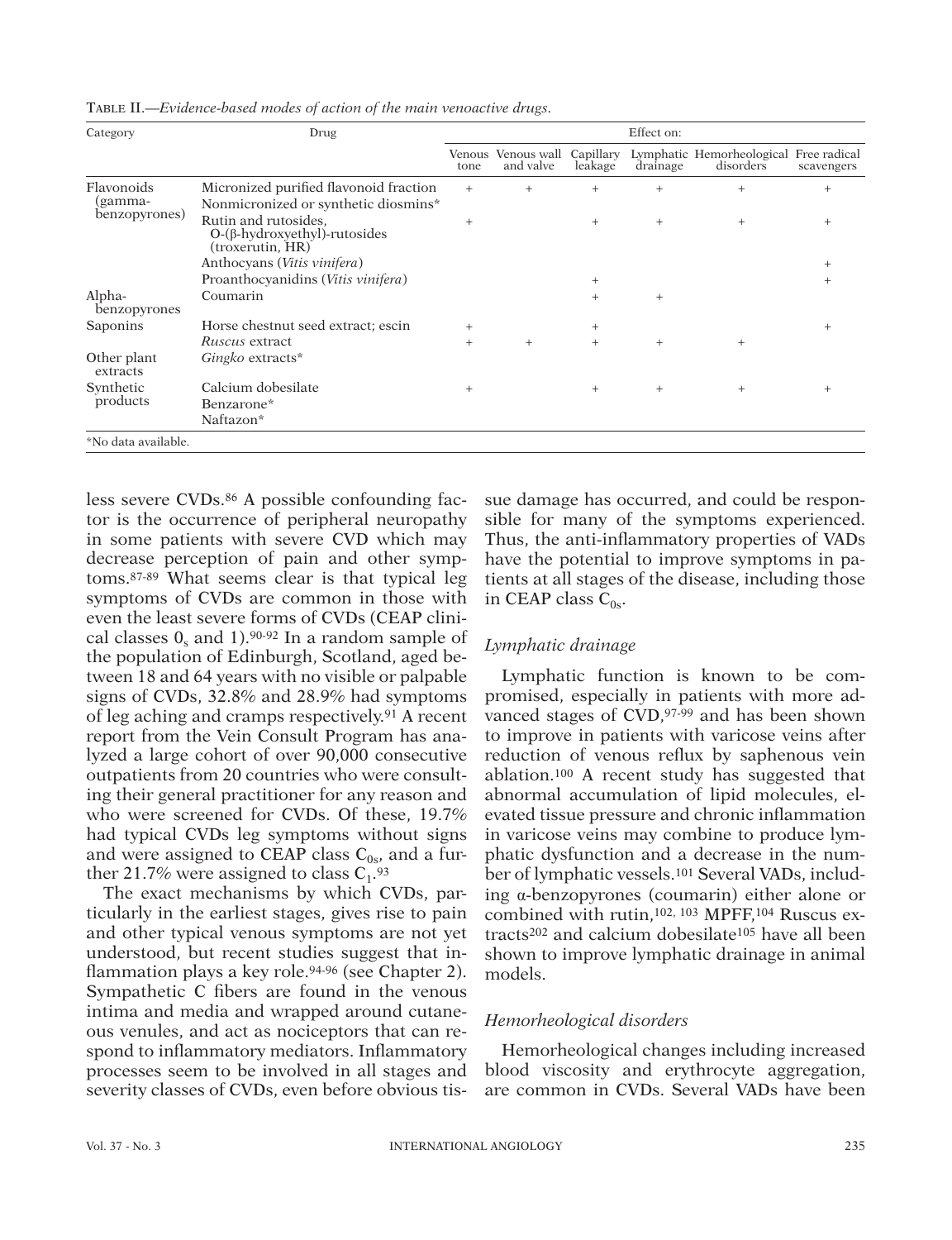shown to reduce blood viscosity and/or erythrocyte aggregation, including MPFF,106 troxerutin,<sup>107</sup> Ruscus extract<sup>203</sup> and calcium dobesilate.108 The pharmacological effects of VADs are summarized in Table II.

## **Therapeutic efficacy of VADs on venous symptoms and edema**

The efficacy and safety of VADs for treating symptoms and edema associated with CVDs have been evaluated in a large number of generally small clinical studies. As a result, overall conclusions about their efficacy have relied heavily on meta-analyses, reviews and consensus statements rather than individual large clinical trials. In the sections below, we track the evolution of recommendations for the use of VADs through the various landmark publications.

## *Cochrane reviews*

Systematic review and meta-analysis represents the most formal and objective way to combine results of multiple small clinical studies. Cochrane meta-analyses have been influential in developing recommendations for using different VADs. A total of 59 randomized clinical trials involving several different types of VADs were included in a 2005 Cochrane review and metaanalysis.109 Of these, 44 studies were considered

to be of suitable design and quality, including 23 trials on rutosides, ten on MPFF and six on calcium dobesilate. Outcome variables considered included objective signs such as edema and trophic disorders together with a range of subjective symptoms including pain, heaviness, cramps, restless legs and the sensation of swelling. When all VADs were considered together, significant benefits from treatment were demonstrated for all outcome variables except for itching and venous ulceration.110-116 The percentage of patients with complete pain relief was significantly greater in the VAD group compared to placebo (63% *versus* 37%, P<0.00001); as were heaviness (60% *versus* 33%, P<0.00001), sensation of swelling (63% *versus* 38%, P<0.0001), cramps (68% *versus* 45%, P=0.003), and restless legs (46% *versus* 33%, P<0.006). For most end-points, there was evidence of heterogeneity among studies although this is not surprising given that studies of different drugs, varying designs and different patient inclusion criteria were combined. Results are summarized in Table III.111, 116 The overall incidence of adverse events was not different from placebo, although it was pointed out that most studies were of relatively short duration.

Subgroup analyses for individual VADs were also performed in which calcium dobesilate, MPFF and rutosides all showed significant treatment benefits for edema based on multiple studies and were effective for a range of symptoms

Table III.—*Global results of combined analyses for all venoactive drugs, for all outcomes analyzed as percentage of improved patients (modified from Schoonees* et al.*111 and Guyatt* et al.*116).*

| Outcome<br>variable  | Number of patients<br>in the Cochrane<br>review <sup>111</sup> | Number<br>in treatment<br>group | Number<br>in placebo<br>group | Patients with no<br>symptom $(\% )$ in<br>treatment group | Patients with no<br>symptom $(\% )$ in<br>placebo group | Test for<br>treatment effect<br>(P value) | Heterogeneity<br>of studies |
|----------------------|----------------------------------------------------------------|---------------------------------|-------------------------------|-----------------------------------------------------------|---------------------------------------------------------|-------------------------------------------|-----------------------------|
| Edema                | 1245                                                           | 626                             | 619                           | 59.4                                                      | 42.5                                                    | 5.81<br>(<0.00001)                        | N <sub>o</sub>              |
| Trophic<br>disorders | 705                                                            | 355                             | 350                           | 33.8                                                      | 23.7                                                    | $3.76 \; (<0.0001)$                       | No                          |
| Pain                 | 2247                                                           | 1294                            | 953                           | 63.4                                                      | 37.0                                                    | 4.70<br>(<0.00001)                        | Yes                         |
| Cramps               | 1793                                                           | 1072                            | 721                           | 67.6                                                      | 45.5                                                    | 3.02<br>(0.003)                           | Yes                         |
| Restless legs        | 652                                                            | 329                             | 323                           | 46.2                                                      | 33.4                                                    | 2.77<br>(0.006)                           | $\overline{N}_{O}$          |
| Itching              | 405                                                            | 206                             | 199                           | 64.6                                                      | 41.2                                                    | $0.83$ (NS)                               | Yes                         |
| <b>Heaviness</b>     | 2166                                                           | 1257                            | 909                           | 59.8                                                      | 33.1                                                    | 5.38<br>(<0.00001)                        | Yes                         |
| Swelling             | 1072                                                           | 544                             | 528                           | 62.9                                                      | 38.4                                                    | 3.86<br>(<0.0001)                         | Yes                         |
| Paresthesia          | 1456                                                           | 896                             | 560                           | 71.0                                                      | 50.7                                                    | 2.82<br>(0.005)                           | Yes                         |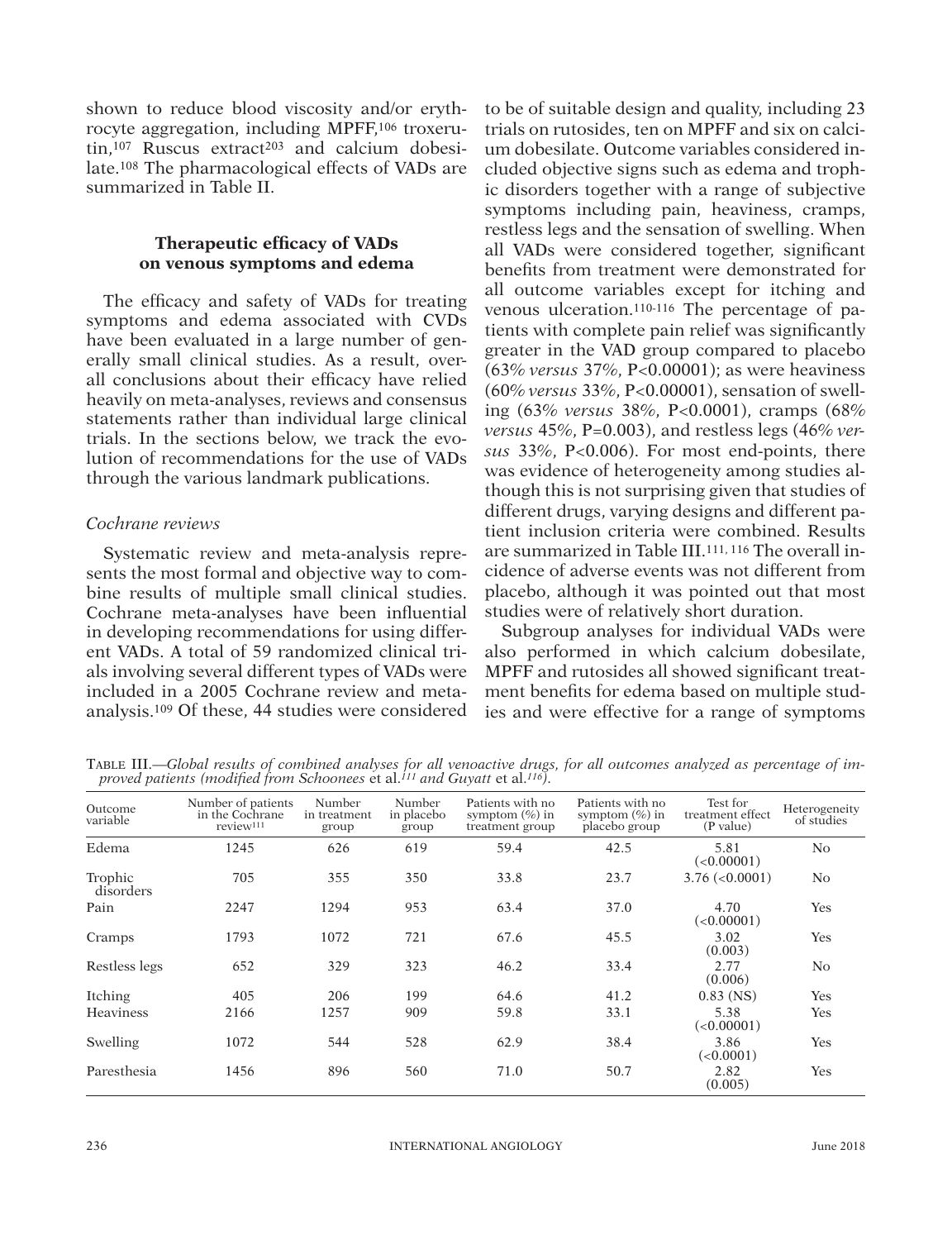based on multiple or single studies (Table IV).111 French maritime pine bark extract showed efficacy against symptoms of pain, heaviness and swelling based on a single acceptable study: the standard mean deviation (SMD) was -1.39 for pain; -1.50 for heaviness and -1.65 for swelling. Adverse events were analyzed for calcium dobesilate, MPFF and rutosides, and the incidence was not different from placebo for all of them.

Separate Cochrane reviews have subsequently been published for horse chestnut seed extract 110 and French maritime pine bark.111 Regarding horse chestnut seed extract, a metaanalysis of six trials indicated significant efficacy against edema, and seven controlled trials showed reduction in leg pain compared to placebo. Adverse events were generally mild and infrequent. The review of French maritime pine bark included only two trials for CVD, and concluded that current evidence was insufficient to support its use.

### *The 2005 International Consensus Statement*

Published evidence relating to the efficacy, safety and role of VADs was evaluated by a panel of 14 experts from different countries where such drugs were in clinical use, who met within the framework of the 13th Conference of the European Society for Clinical Hemorheology in Siena, Italy in June, 2005 and published an international consensus statement.2 Results of 83 randomized controlled studies and metaanalyses relating to the effectiveness of VADs on symptoms linked to CVD were considered and interpreted, drawing on the experts' clinical experience. The drugs were then assigned to one of three recommendation levels according to the following levels of evidence:

— Grade A – randomized clinical trials with large sample sizes; meta-analyses combining homogeneous results;

— Grade B – randomized clinical trials with small sample sizes; single randomized trial only;

| Drug                                                                              | Variable          | Dichotomous/continuous | Single/multiple studies | <b>RR/SMD</b> |  |  |
|-----------------------------------------------------------------------------------|-------------------|------------------------|-------------------------|---------------|--|--|
| Calcium dobesilate                                                                | Edema             | Continuous             | Multiple                | $SMD = -0.64$ |  |  |
|                                                                                   | Pain              | Dichotomous            | Multiple                | $RR=038$      |  |  |
|                                                                                   | Cramps            | Dichotomous            | Multiple                | $RR = 0.65$   |  |  |
|                                                                                   | Restless legs     | Dichotomous            | Multiple                | $RR = 0.73$   |  |  |
|                                                                                   | Swelling          | Dichotomous            | Multiple                | $RR = 0.17$   |  |  |
| <b>MPFF</b>                                                                       | Edema             | Continuous             | Multiple                | $SMD = -0.58$ |  |  |
|                                                                                   | Trophic disorders | Dichotomous            | Multiple                | $RR = 0.88$   |  |  |
|                                                                                   | Cramps            | Dichotomous            | Multiple                | $RR = 0.83$   |  |  |
|                                                                                   | Cramps            | Continuous             | Single study            | $SMD = -0.46$ |  |  |
|                                                                                   | <b>Heaviness</b>  | Continuous             | Single study            | $SMD = -0.69$ |  |  |
|                                                                                   | Swelling          | Dichotomous            | Multiple                | $RR = 0.70$   |  |  |
|                                                                                   | Swelling          | Continuous             | Single study            | $SMD = -0.92$ |  |  |
|                                                                                   | Global assessment | Continuous             | Single study            | $SMD = -0.81$ |  |  |
| Rutosides                                                                         | Edema             | Dichotomous            | Multiple                | $RR = 0.73$   |  |  |
|                                                                                   | Pain              | Dichotomous            | Multiple                | $RR = 0.63$   |  |  |
|                                                                                   | Pain              | Continuous             | Multiple                | $SMD = -0.71$ |  |  |
|                                                                                   | Cramps            | Dichotomous            | Multiple                | $SMD = -0.83$ |  |  |
|                                                                                   | Itching           | Continuous             | Single study            | $SMD = -0.58$ |  |  |
|                                                                                   | <b>Heaviness</b>  | Dichotomous            | Multiple                | $RR = 0.60$   |  |  |
|                                                                                   | <b>Heaviness</b>  | Continuous             | Multiple                | $SMD = -1.11$ |  |  |
|                                                                                   | Swelling          | Dichotomous            | Multiple                | $RR = 0.67$   |  |  |
|                                                                                   | Paresthesias      | Dichotomous            | Multiple                | $RR = 0.55$   |  |  |
|                                                                                   | Global assessment | Dichotomous            | Multiple                | $RR = 0.49$   |  |  |
|                                                                                   | Global assessment | Continuous             | Multiple                | $SMD = -1.02$ |  |  |
| French maritime pine bark extract                                                 | Pain              | Dichotomous            | Single study            | $RR = 0.65$   |  |  |
|                                                                                   | Pain              | Continuous             | Single study            | $SMD = -1.39$ |  |  |
|                                                                                   | <b>Heaviness</b>  | Continuous             | Single study            | $SMD = -1.50$ |  |  |
|                                                                                   | Swelling          | Continuous             | Single study            | $SMD = -1.65$ |  |  |
| RR: relative risk (for dichotomous variables); SMD: standardized mean difference. |                   |                        |                         |               |  |  |

Table IV.—*Results of the 2005 Cochrane review 111 showing significant (P<0.05) results for main types of venoactive drugs.*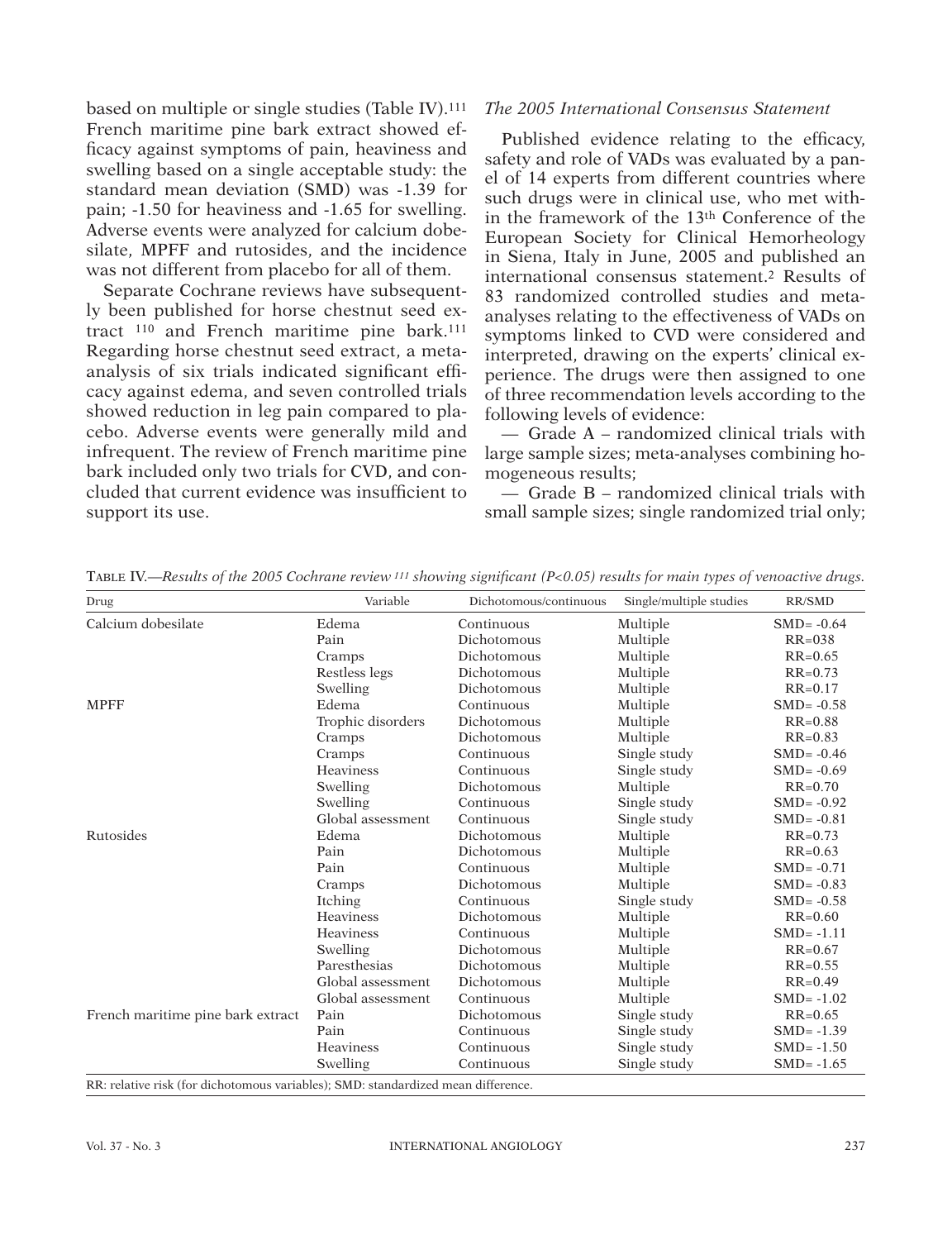— Grade C – other poorly designed controlled trials or non-randomized controlled trials.

All published conclusions reflected the views of all or a large majority of panel members.

On this basis, calcium dobesilate, MPFF and hydroxyethyl-rutosides (also known as oxyrutins) were classified as Grade A, horse chestnut seed extract and *Ruscus* extract as Grade B, and other VADs as Grade C (Table V).<sup>2, 3</sup> The authors stressed that all drugs listed in Table IV had demonstrated efficacy in at least one randomized trial; those in Grades A and B had better documentation for their effectiveness in the published literature and so could be recommended more strongly. The experts also considered the indications for VADs and concluded that they are indicated to relieve symptoms for all classes of CVD from CEAP class  $C_{0s}$  to  $C_{6s}$ .

## *The 2008 guidelines for the management of CVDs of the lower limbs*

The 2008 guidelines,<sup>3</sup> also evaluated the efficacy and safety of VADs. Regarding efficacy against edema and symptoms related to CVDs, they es-

Table V.—*Summary of recommendations from the 2005 International Consensus Statement,2 and the 2008 Guidelines.3*

| Drug                                      | 2005<br>International<br>Consensus<br>Statement <sup>2</sup> | 2008 Guidelines <sup>3</sup>                                                                    |                     |  |  |
|-------------------------------------------|--------------------------------------------------------------|-------------------------------------------------------------------------------------------------|---------------------|--|--|
|                                           | Recommen-<br>dation                                          | <b>Indications</b>                                                                              | Recommen-<br>dation |  |  |
| Calcium dobesilate                        | Grade A                                                      | Cramps, restless<br>legs, sensation of<br>swelling, edema                                       | Grade A             |  |  |
| Micronised purified<br>flavonoid fraction | Grade A                                                      | Pain, cramps,<br>heaviness, sensa-<br>tion of swelling,<br>trophic changes,<br>venous leg ulcer | Grade A             |  |  |
| Hydroxyethyl-ruto-<br>sides               | Grade A                                                      | Itching, edema                                                                                  | Grade A             |  |  |
| Horse chestnut seed<br>extract; escin     | Grade B                                                      | Pain, edema                                                                                     | Grade B             |  |  |
| <i>Ruscus</i> extracts                    | Grade B                                                      | Pain, edema                                                                                     | Grade B             |  |  |
| Synthetic diosmin                         | Grade C                                                      |                                                                                                 | Grade C             |  |  |
| Troxerutin                                | Grade C                                                      |                                                                                                 | Grade C             |  |  |
| Gingko biloba<br>extract                  | Grade C                                                      |                                                                                                 | Grade C             |  |  |
| Proanthocyanidines                        | Grade C                                                      | Pain                                                                                            | Grade C             |  |  |
| Troxerutin-couma-<br>rin                  | Grade C                                                      |                                                                                                 | Grade C             |  |  |
| Centella asiatica<br>extract              | Grade C                                                      |                                                                                                 |                     |  |  |
| Naftazone                                 | Grade C                                                      |                                                                                                 | Grade C             |  |  |

sentially restated and combined the conclusions of the various Cochrane reviews and the 2005 International Consensus Statement described above (Table V).

The guideline authors also considered VADs for treatment of  $C_6$ . Several studies have suggested that MPFF is effective for venous leg ulcers. A meta-analysis of five trials in which oral MPFF was given as adjunctive therapy in conjunction with compression and local wound care concluded that MPFF accelerates venous ulcer healing, particularly for larger ulcers (RRR=40; 95% CI: 6 to 87, in ulcers between 5 and 10 cm2) and those of long standing (RRR=44; 95% CI: 6 to 97, in ulcers between 6 and 12 months).112 Although not generally classified as a VAD, pentoxifylline was also shown in the 2012 Cochrane review of 11 studies of variable quality to be an effective adjunct to compression therapy for treating venous ulcers (RR=2.2; 95% CI: 1.5 to 3.4), and may even be effective in the absence of compression (RR=1.6; 95% CI: 1.1 to 2.1).113

The guidelines concluded that the safety of VADs was generally good, with the exceptions of hepatotoxicity from coumarin and benzarone. For the other main types of VADs, the most frequent adverse events were reported to be gastrointestinal disorders, skin rash and autonomic disorders including headache, dizziness and insomnia.

These guidelines also provided the following recommendations regarding indications for VADs:

— VADs may be indicated as first-line treatment for CVD-related symptoms and edema in patients at any stage of the disease

— In more advanced disease stages, VADs may be used in conjunction with surgery, endovenous treatment including sclerotherapy, thermal ablation and/or compression therapy, and they may accentuate the effects of compression

— It is not appropriate to combine several VADs on the same prescription.

### *The 2011 review*

Perrin and Ramelet<sup>114</sup> proposed a tentative set of recommendations for the use of VADs based on the 'Grading of recommendations assessment, development and evaluation' (GRADE) system.115, 116 The GRADE system differs from

or other proprietary information of the Publisher.

This document is protected by international reproduction is authorized. It is permited for personal use to download and save only one file and print only one copy of this Article. It is not permitted to make additional cop either sporadically, either printed or electronic) of the Article for any purpose. It is not permitted to permitted to distribute the electronic copy of the article through online internet and/or intranet file sharing syst means which may allow access to the Atticle. The use of all or any part of the Atticle for any Commercial Use is not permitted. The creation of derivative works from the Article is not permitted. The production of reprints not permitted it is not permove, coverlay, obscure, block, or change any bagginerary copyright notices or terms post may post on the Article. It is not permitted to frame or use framing techniques to enclose any trademark,

This document is protected by international copyright laws. No additional reproduction is authorized. It is permitted for personal use to download and save only one file and print only one oppy of this Article. It is not p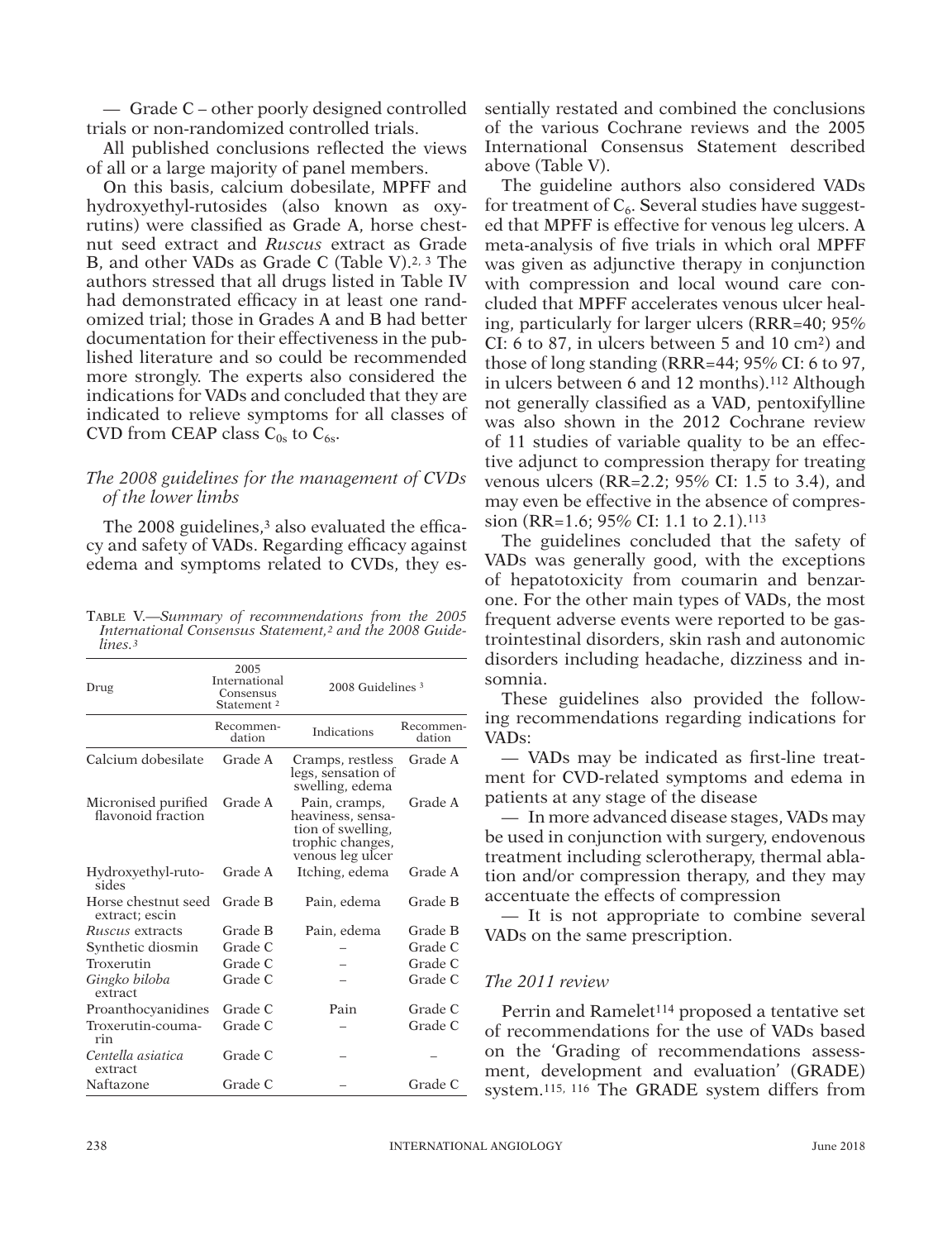the other schemes described in these guidelines in that separate levels are assigned for the recommendation for treatment and for the quality of evidence on which the recommendation is based. Recommendations are classified as either strong (grade 1) or weak (grade 2), and quality of evidence as high (grade A), moderate (grade B) or low (grade C). Importantly, the GRADE system recognizes that large observational studies may provide evidence of moderate or even high quality, particularly if the estimate of the magnitude of the treatment effect is very large.<sup>115</sup>

Regarding their efficacy in relieving venous symptoms and CVD-related lower limb edema, the authors suggested that there was substantial evidence for benefit from relatively small trials supported by meta-analyses for MPFF and rutosides, and a large observational study - the RE-LIEF study, in the case of MPFF.117 Therefore, MPFF and rutosides were given strong recommendations based on moderate evidence (overall grade 1B for both drugs). The volume of evidence for horse chestnut seed and *Ruscus* extracts was considered less, and these two drugs were given weak recommendations based on low-quality evidence (Grade 2C). None of the above drugs have obvious safety concerns but the authors drew attention to the rare cases of agranulocytosis associated with calcium dobesilate. In consequence, calcium dobesilate was given only a weak recommendation although the quality of evidence in support of its efficacy was moderate, and the overall grade for this drug was 2B. The authors also confirmed the recommendation of MPFF as adjuvant treatment for active venous ulcers, giving a strong recommendation based on moderate evidence (grade 1B). Finally, it was concluded that there was insufficient evidence to specify which CEAP classes would benefit most from VAD therapy, but it was reasonable to assume that patients at all stages of the disease might benefit.

### *The 2014 guidelines update – efficacy and safety recommendations for VAD*

In the 2014 update of the guidelines, the faculty proposed use of the GRADE system. Recommendations were derived from the tentative recommendations of Perrin and Ramelet,<sup>114</sup> with modifications made partially in the light of additional recent evidence and partially based

on a re-evaluation of previous data in order to provide better discrimination between different drugs.

Among the evidence that had recently become available was a meta-analysis of the impact of four VADs (MPFF, hydroxyethyl-rutosides, *Ruscus* extract and diosmin) on venous edema, assessed as the decrease in ankle circumference.<sup>118</sup> All four drugs achieved reduction in ankle circumference that was superior to placebo. This was significant for MPFF  $(-0.80 \pm 0.53$  cm), hydroxyethyl-rutosides (-0.58±0.31 cm), *Ruscus* extract (-0.58±0.47 cm) (P<0.0001 in each case) but not for simple diosmin  $(-0.20\pm0.5)$  cm). For comparisons between drugs, MPFF was significantly superior to hydroxyethyl-rutosides and *Ruscus* extract, but the latter two were not different from each other.

In another open-label study of a combination of *Ruscus* extract, hesperidin methylchalcone and ascorbic acid in 65 women in CEAP classes  $C_{2s}$  and  $C_{3s}$ , significant improvements in plethysmographic venous filling time were correlated with improvements in subjective symptoms.<sup>119</sup>

The benefits of calcium dobesilate on edema and venous symptoms had been evaluated in four randomized clinical trials with contradictory results. In three studies involving 256,<sup>120</sup> 253,<sup>121</sup> and 49,122 patients, calcium dobesilate produced a significantly higher reduction in lower calf volume or circumference compared to placebo (respectively  $-64.7 \text{ cm}^3$  at week 8, P<0.0002;<sup>120</sup> -12.2 mL/L at week 4, P=0.011,121 and -1.6 cm at week 7 after treatment,  $P < 0.05$ ),  $122$  and in two of these studies,120, 122 there was also a significant improvement in venous symptoms. In the fourth study of 509 patients in CEAP classes  $C_1$  to  $C_6$ , there were no significant differences between the calcium dobesilate and placebo groups on quality of life (scores were 37.8 in the VAD group *versus* 38.2 in the placebo), edema (reduction of ankle circumference of -3.3 cm in both groups) or CVD-related symptom severity (mean decrease on the VAS Scale = 9 to 13.2 mm) at the end of the 3-month treatment period.123

Finally, two placebo-controlled studies on redvine-leaf extract in 248,124 and 71,125 patients in CEAP classes  $C_3 - C_{4a}$  demonstrated significant reductions in lower limb volume (-19.9±8.9 mL; 95% CI: -37.5 to 2.3; P=0.027) and leg pain (-6.6±3.3 mm on VAS; 95% CI -13.1 to 0.1,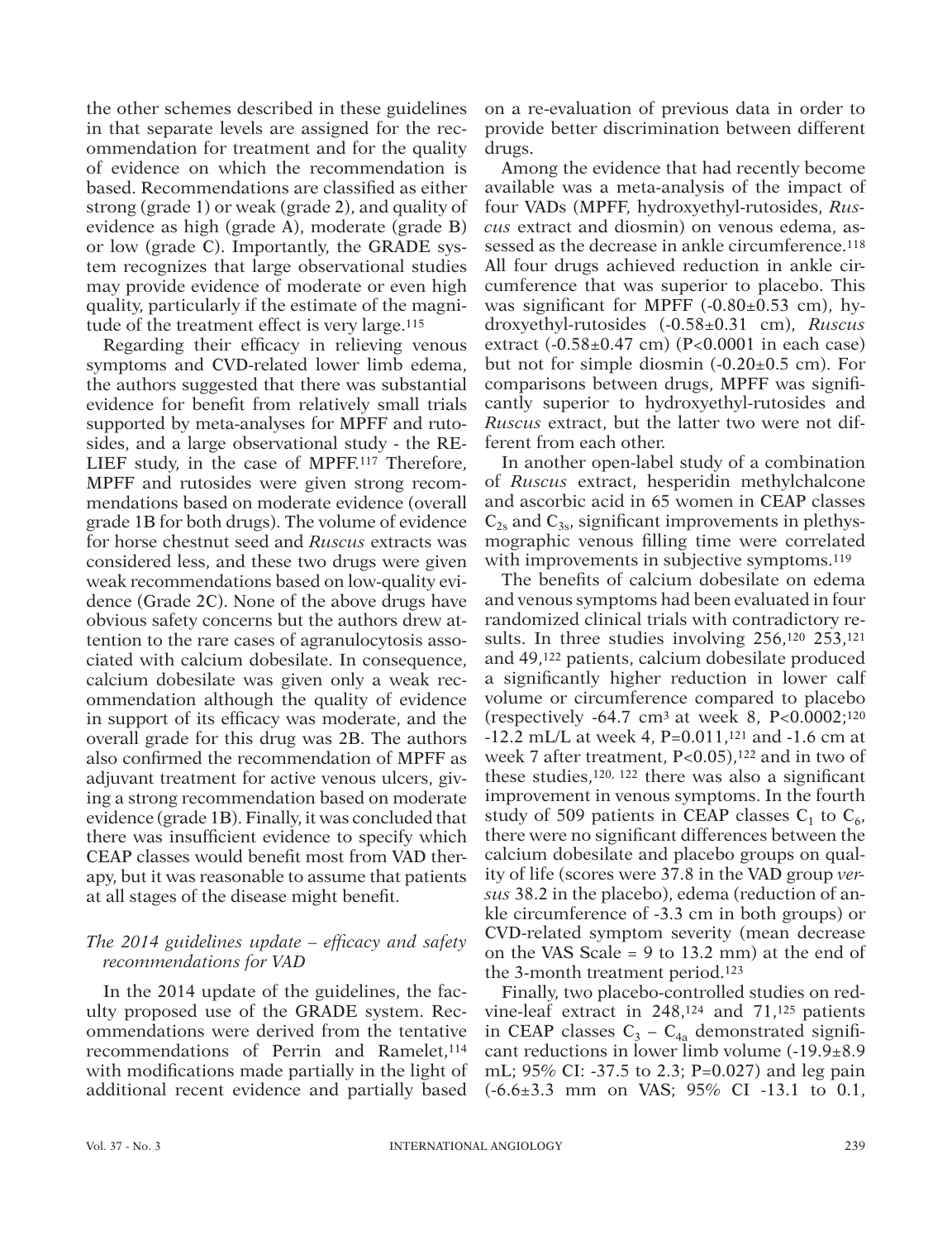P=0.047) after 12 weeks of treatment,<sup>124</sup> and in ankle circumference (-0.39±0.09 cm in the treatment group *versus* 0.29±0.09 cm in the placebo group, P<0.0001) after six weeks.125

Two items included in the Perrin *et al.*114 review warranted detailed consideration. First, the RELIEF observational study was a large prospective study in which 5,052 patients in CEAP classes  $C_0$  to  $C_4$  in 23 countries were given MPFF for six months.117 All patients were assessed for the presence of venous reflux at baseline. Outcome variables included the proportions of patients with various venous symptoms, leg pain severity assessed by visual analogue scale, edema assessed by measurements of leg circumference, and changes in CEAP clinical class and quality of life. Results were expressed separately for patients with and without reflux at baseline. All outcome variables improved significantly during the study, and some of the treatment effects were very large. For example, the proportion of patients with leg cramps decreased from 71.2% to 23.2% in patients with reflux, and from 72.3% to 15.1% in patients without reflux (P<0.001 for both). Pain severity decreased from 3.89 cm to 1.43 cm in patients with reflux, and from 3.59 cm to 1.12 cm in those without. In addition, the proportion of patients in CEAP classes  $C_3$  and  $C_4$  decreased and those in the less severe classes  $C_0 - C_2$  increased significantly. There were also substantial improvements in quality of life (QoL). The main improvement in QoL was noted after two months (mean progression of 8.5 in the Global Index Score (GIS) which has a range from 0 (bad QoL) to 100 (good QoL) but further improvements were noted after four months (additional mean progression of 5.0 in the GIS) and after six months (additional mean progression of 4.0 in the GIS). The RELIEF study also provided longer-term evidence for the safety of MPFF in a large patient sample. Overall, it could be argued that the large size of the study together with the consistency and magnitude of the treatment effects observed constitute evidence for moderate quality of the efficacy and safety of MPFF, despite the open-label design of the trial.

The second item concerned the reported association of cases of agranulocytosis with calcium dobesilate treatment. Initially, three anecdotal reports during the 1990s, two of which involved positive association with calcium dobesilate, caused concern.126-128 Subsequent analyses have produced different estimates of the prevalence and risk associated with calcium dobesilate.129-131 Nonetheless, agranulocytosis is a serious condition with a case fatality of approximately 10%. A population-based case-control study in Spain identified calcium dobesilate as one of a limited number of drugs with the largest relative increases in risk that were thought to account for nearly 70% of cases.132 Given that other effective VADs with no known serious safety concerns were available, even a low risk of agranulocytosis compromised the benefit-risk balance of calcium dobesilate.

It was mentioned that VADs containing coumarine and benzarone as unique active ingredients had been withdrawn from the market for

Table VI.—*Summary of the 2014 guideline recommendations for the use of venoactive drugs, according to the GRADE system.*

| Indication                                                                                                                                    | Veno-active drug                                | Recommendation<br>for use | <b>Quality</b><br>of evidence | Code |
|-----------------------------------------------------------------------------------------------------------------------------------------------|-------------------------------------------------|---------------------------|-------------------------------|------|
| Relief of symptoms associated with CVD in                                                                                                     | Micronized purified flavonoid fraction          | Strong                    | Moderate                      | 1B   |
| patients in CEAP classes C0s to C6s and those<br>with venous edema (CEAP class $C_3$ )                                                        | Nonmicronized diosmins<br>or synthetic diosmins | Weak                      | Poor                          | 2C   |
|                                                                                                                                               | Rutosides (O-betahydroxyethyl)                  | Weak                      | Moderate                      | 2B   |
|                                                                                                                                               | Red-vine-leaf extracts (Vitis vinifera)         | Weak                      | Moderate                      | 2B   |
|                                                                                                                                               | Calcium dobesilate                              | Weak                      | Moderate                      | 2B   |
|                                                                                                                                               | Horse chestnut seed extract                     | Weak                      | Moderate                      | 2B   |
|                                                                                                                                               | Ruscus extracts                                 | Weak                      | Moderate                      | 2B   |
|                                                                                                                                               | Gingko biloba                                   | Weak                      | Poor                          | 2C   |
|                                                                                                                                               | Other VADs                                      | Weak                      | Poor                          | 2C   |
| Healing of primary venous ulcer (CEAP class $C_6$ ), Micronized purified flavonoid fraction<br>as an adjunct to compressive and local therapy |                                                 | Strong                    | Moderate                      | 1B   |

CEAP: clinical, etiological, anatomical, and pathophysiological classification; CVDs: chronic venous disorders; GRADE: Grading of Recommen- dations Assessment, Development and Evaluation; VADs: venoactive drugs.

This document is protected by international reproduction is authorized. It is permited for personal use to download and save only one file and print only one copy of this Article. It is not permitted to make additional cop either sporadically, either printed or electronic) of the Article for any purpose. It is not permitted to permitted to distribute the electronic copy of the article thing internet and/or intranet file sharing systems, elec

laws. No additional reproduction is authorized. It is permitted for personal use to download and sawe only one file and print only one copy of this Article. It is not permitted to make additional copies<br>electronic) of the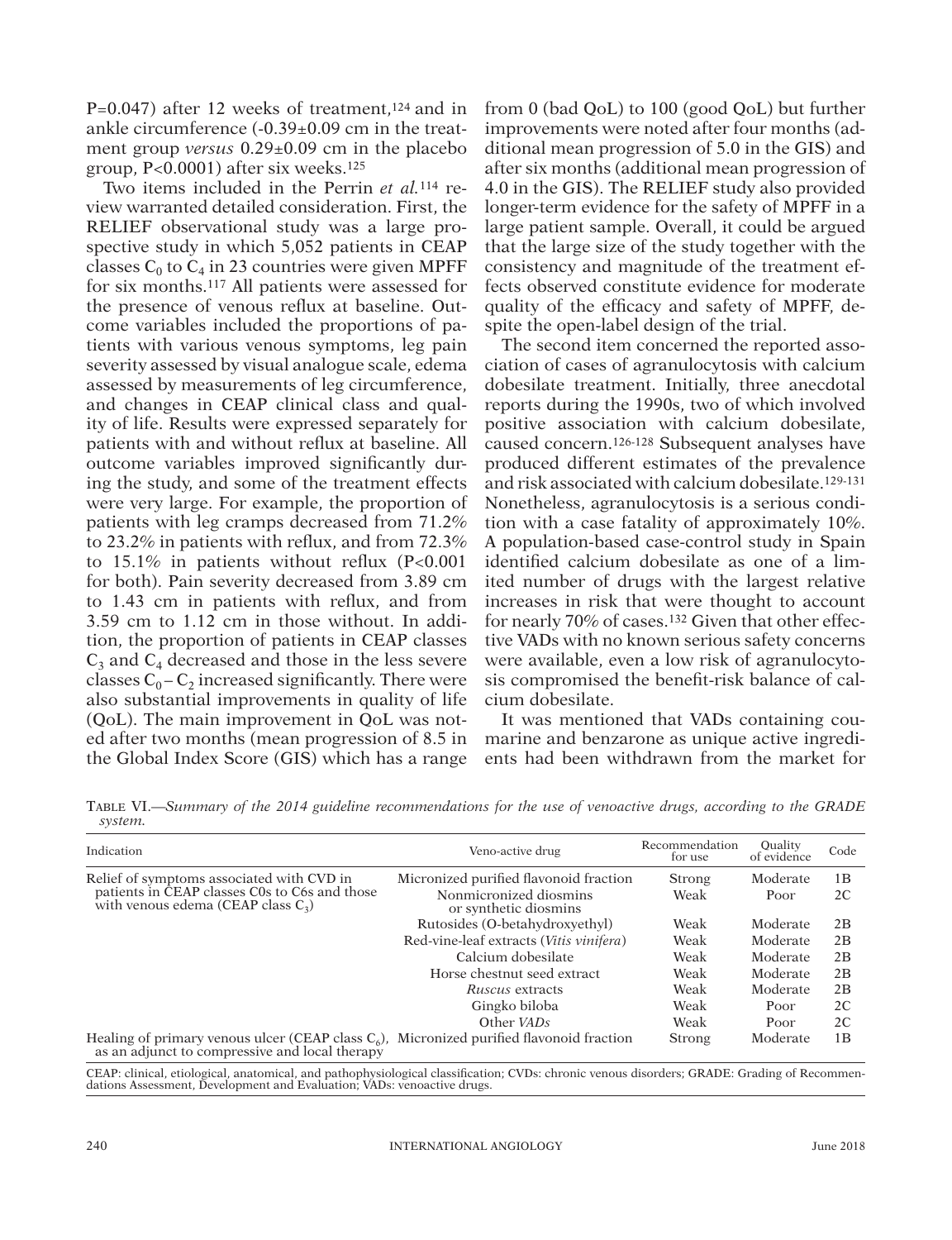their potential to cause severe (even fatal) hepatotoxicity.133, 134

Taking into account the issues outlined above, the faculty proposed the GRADE recommendations summarized in Table VI. It should be noted that the recommendation for MPFF was strong based on benefits that clearly outweighed the risks and evidence of moderate quality (grade 1B), to reflect the need for additional evidence 135 despite the contribution of a recent study.118 Secondly, the recommendation for calcium dobesilate was weak based on the uncertainty as to estimates of risks and moderate quality evidence (grade 2B). In this case, this reflected the compelling nature of adverse evidence regarding the safety concerns associated with the drug. Hydroxyethyl-rutosides, horse chestnut seed extract, *Ruscus* extract and red vine leaves extracts were all given weak recommendations based on the then available moderate evidence (grade 2B), and other VADs were given weak recommendations based on lowquality evidence (grade 2C).

The above recommendations were given in 2014 for relief of symptoms associated with CVD in patients in CEAP classes  $C_{0s}$  to  $C_{6s}$  and those with CVD-related edema. MPFF retained its strong recommendation based on moderate evidence (grade 1B) for use as adjuvant therapy in treating venous leg ulcers.114

## **The 2018 approach for the effect of individual drugs on individual symptoms and signs**

### *Introduction*

This document is protected by international reproduction is authorized. It is permited for personal use to download and save only one file and print only one copy of this Article. It is not permitted to make additional cop either sporadically, either printed or electronic) of the Article for any purpose. It is not permitted to permitted to distribute the electronic copy of the article thing internet and/or intranet file sharing systems, elec means which may allow access to the Atticle. The use of all or any part of the Atticle for any Commercial Use is not permitted. The creation of derivative works from the Article is not permitted. The production of reprints not permitted it is not permove, coverlay, obscure, block, or change any bagginerary corresponsing the Publisher may post on the Article. It is not permitted to frame or use framing techniques to enclose any trademark, log

This document is protected by international copyright laws. No additional reproduction is authorized. It is permitted for personal use to download and save only one file and print only one oppy of this Article. It is not p

As shown above, several meta-analyses (Table III) and also the most recent Cochrane review of 2016 by Martinez-Zapata *et al.*137 have looked at individual symptoms by combining venoactive drugs. A drawback for this approach of combining trials of several venoactive drugs is that the effect shown was average or weak because the effect of different drugs is not the same (Table III) or that there was such marked heterogeneity that the authors could not pool the results (Cochrane review 2016).137 Another approach has been to look at the global effect of individual drugs on symptoms. The drawback of this approach is

that information on the effect a specific drug has on individual symptoms could be missed, as it is well known that individual drugs are more effective for certain symptoms than others.

In contrast to the above, the Cochrane review of 2005 109 and other recent meta-analyses by Allaert,118 Boyle *et al.*138 and Kakkos *et al.*<sup>139</sup> demonstrated that looking at the effect of individual drugs on individual symptoms is feasible and can provide a meaningful measurement of the magnitude of the effect as well as the number of patients needed to treat to have benefit in one patient. As a result of the above, the 2018 faculty decided to scrutinize both old and new meta-analyses that provide data so as to allow the level of available evidence for the magnitude of the effect each VAD has on each symptom to be determined.

What emerged by this exercise was that convergent data confirmed the important role of VADs in the management of CVDs, either alone in the early stages or in combination with interventional procedures in the more advanced stages. The evidence for this is presented below.

## *MPFF*

A recent systematic review and meta-analysis of randomized double-blind placebo-controlled trials for the efficacy of MPFF to improve individual venous symptoms identified ten publications reporting seven eligible studies involving 1692 patients.140 There was generally minimal risk of bias in most of these trials. CEAP clinical class ranged between 0 to 6 with some studies allowing inclusion of patients with the postthrombotic syndrome.

Pain was reduced with the use of MPFF compared to placebo when assessed as a continuous variable in three studies each one significant and involving 839 patients. Standardized Mean Difference (SMD) was -0.25 (95% CI: -0.38 to -0.11).141-143 It was also reduced when assessed as a categorical variable in three studies, involving 271 patients, two of which were significant.141,142,144 Risk Ratio (RR) was 0.53 (95% CI: 0.38 to 0.73). NNT was 4.2 (95% CI: 2.8 to 7.9). Level of evidence high (Grade A).

Heaviness was reduced with the use of MPFF compared to placebo when assessed as a continuous variable in two studies, both significant

or other proprietary information of the Publisher.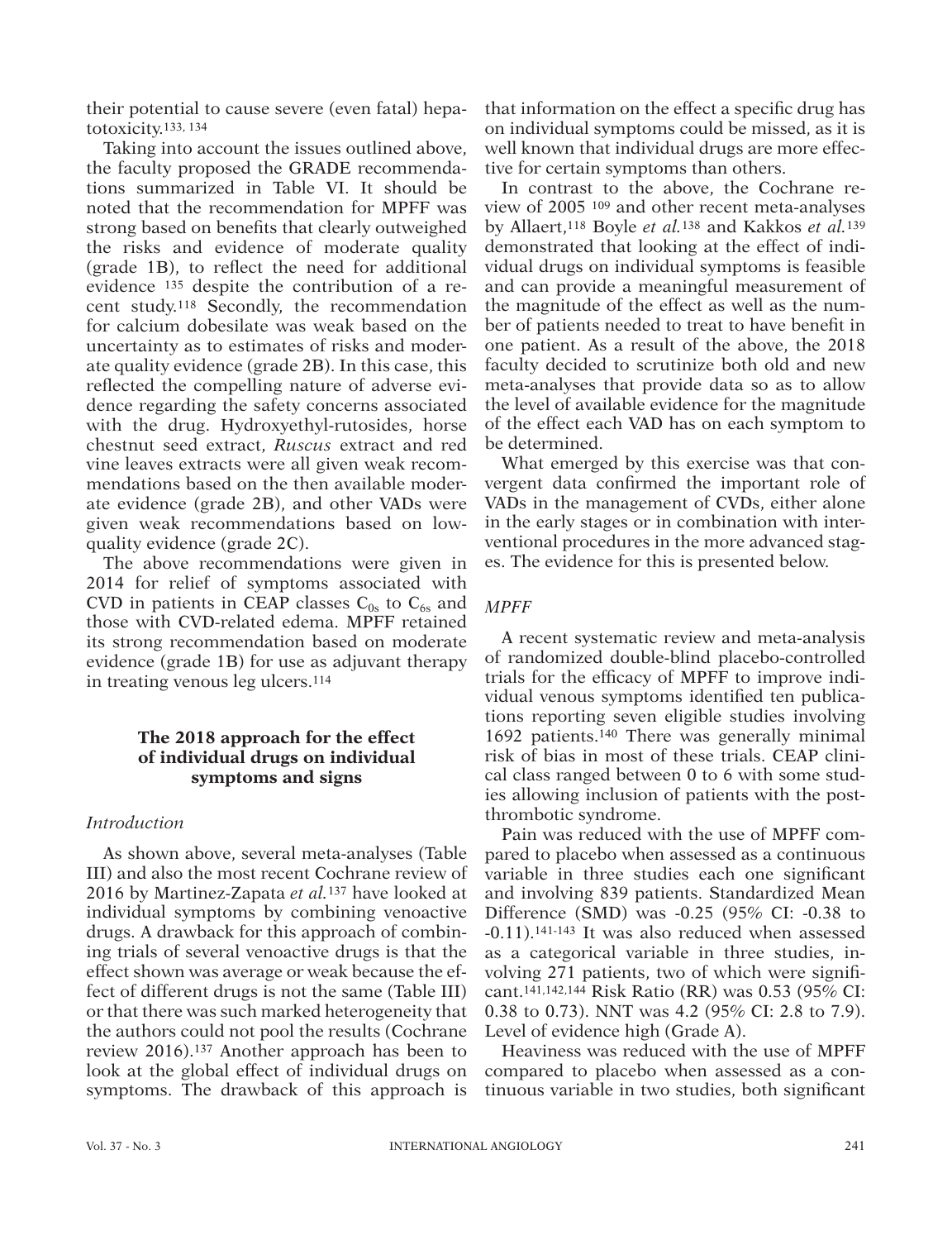and involving 254 patients (SMD of -0.80; 95% CI:  $-1.05$  to  $-0.54$ ).<sup>141,142</sup> It was also reduced when assessed as a categorical variable in three studies involving 283 patients, two of which were significant. RR was 0.35 (95% CI: 0.24 to 0.51). NNT was 2.9 (95% CI: 2.2 to 4.2).141,142,145 Level of evidence high (Grade A).

Feeling of swelling was reduced with the use of MPFF compared to placebo when assessed as a continuous variable in two studies involving 254 patients, each one significant 141,142 (SMD was -0.99 (95% CI: -1.25 to -0.73). It was also reduced when assessed as a categorical variable in three studies involving 267 patients, two of which were significant.141,142,144 RR was 0.39 (95% CI: 0.27 to 0.56). NNT was 3.1 (95% CI: 2.3 to 4.8). Level of evidence high (Grade A).

Cramp severity was reduced with the use of MPFF compared to placebo when assessed as a continuous variable in one study 141 involving 150 patients. SMD was -0.46 (95% CI: -0.78 to -0.14). A significant effect was also observed for cramp reduction with the use of MPFF compared to placebo when assessed as a categorical variable in two studies 142,144 involving 119 patients, one of which was significant. RR was 0.51 (95% CI: 0.29 to 0.92). NNT was 4.8 (95% CI: 2.7 to 22.9). Level of evidence moderate (Grade B).

Paresthesiae (tingling) were not reduced with the use of MPFF compared to placebo when assessed as a continuous variable of end of treatment values in one study 141 involving 150 patients. SMD was -0.11 (95% CI: -0.44 to 0.21). However, a significant effect was observed with the use of MPFF compared to placebo when assessed as a categorical variable in another study 142 involving 61 patients. RR was 0.45 (95% CI: 0.22 to 0.94). NNT was 3.5 (95% CI: 1.9 to 20). Level of evidence moderate to low (Grade  $B/C$ ).

Burning sensation was reduced with the use of MPFF compared to placebo when assessed as a continuous variable in one study 141 involving 150 patients. SMD was -0.46 (95% CI: -0.78 to -0.14). A significant effect was not observed when assessed as a categorical variable in two other studies 142,145 involving 96 patients. RR was 0.67 (95% CI: 0.38 to 1.17). Level of evidence moderate to low (Grade B/C).

Functional discomfort was significantly reduced with the use of MPFF compared to placebo when assessed as a continuous variable in two studies 141,142 involving 254 patients, both being significant. SMD was -0.87 (95% CI: -1.13 to -0.61). It was also significantly reduced in two studies 142,145 involving 134 patients, both being significant. RR was 0.41 (95% CI: 0.25 to 0.67). NNT was 3.0 (95% CI: 2.1 to 5.8). Level of evidence high (Grade A).

Tightness was not significantly reduced with the use of MPFF compared to placebo in a small study 144 involving 56 patients. (RR 0.61; 95% CI: 0.20 to 1.86).

Fatigue was non-significantly reduced with the use of MPFF compared to placebo when assessed as a categorical variable in a small study 145 involving 31 patients. (RR 0.27; 95% CI: 0.07 to 1.09).

Restless leg symptoms were non-significantly reduced with the use of MPFF compared to placebo when assessed as a categorical variable in a small study involving 56 patients 144 (RR 0.36; 95% CI: 0.11 to 1.19).

Global symptoms were not significantly reduced with the use of MPFF compared to placebo when assessed as a continuous variable in one study involving 36 patients. 145 SMD was -0.48 (95% CI: -1.14 to 0.19). It was also not reduced in three studies involving 189 patients when assessed as a categorical variable.135,144,145 RR was 0.36 (95% CI: 0.09 to 1.53).

Leg redness was reduced with the use of MPFF compared to placebo when assessed as a continuous variable in two studies (one significant) involving 254 patients.141,142 SMD was -0.32 (95% CI: -0.56 to -0.07). It was also reduced in one study 142 involving 66 patients when assessed as a categorical variable. RR was 0.50 (95% CI: 0.27 to 0.94). NNT was 3.6 (95% CI: 2.0 to 20.6). Level of evidence moderate (Grade B).

Skin changes were improved with the use of MPFF compared to placebo when assessed as a categorical variable in two studies 141,142 involving 61 patients, both being significant. RR was 0.18 (95% CI: 0.07 to 0.46). NNT was 1.6 (95% CI: 1.2 to 2.2). Level of evidence high (Grade A).

Ankle circumference was reduced with the use of MPFF compared to placebo when assessed as a continuous variable in three studies involving 282 patients, one of them being significant. 142,146 SMD was -0.59 (95% CI: -1.15 to -0.02). Level of evidence moderate (Grade B).

This document is protected by international copyright laws. No additional reproduction is authorized. It is permitted for personal use to download and save only one file and print only one copy of this Article. It is not p or other proprietary information of the Publisher.

This document is protected by international reproduction is authorized. It is permited for personal use to download and save only one file and print only one copy of this Article. It is not permitted to make additional cop either sporadically, either printed or electronic) of the Article for any purpose. It is not permitted to permitted to distribute the electronic copy of the article thing internet and/or intranet file sharing systems, elec means which may allow access to the Atticle. The use of all or any part of the Atticle for any Commercial Use is not permitted. The creation of derivative works from the Article is not permitted. The production of reprints not permitted it is not permove, coverlay, obscure, block, or change any bagginerary corresponsing the Publisher may post on the Article. It is not permitted to frame or use framing techniques to enclose any trademark, log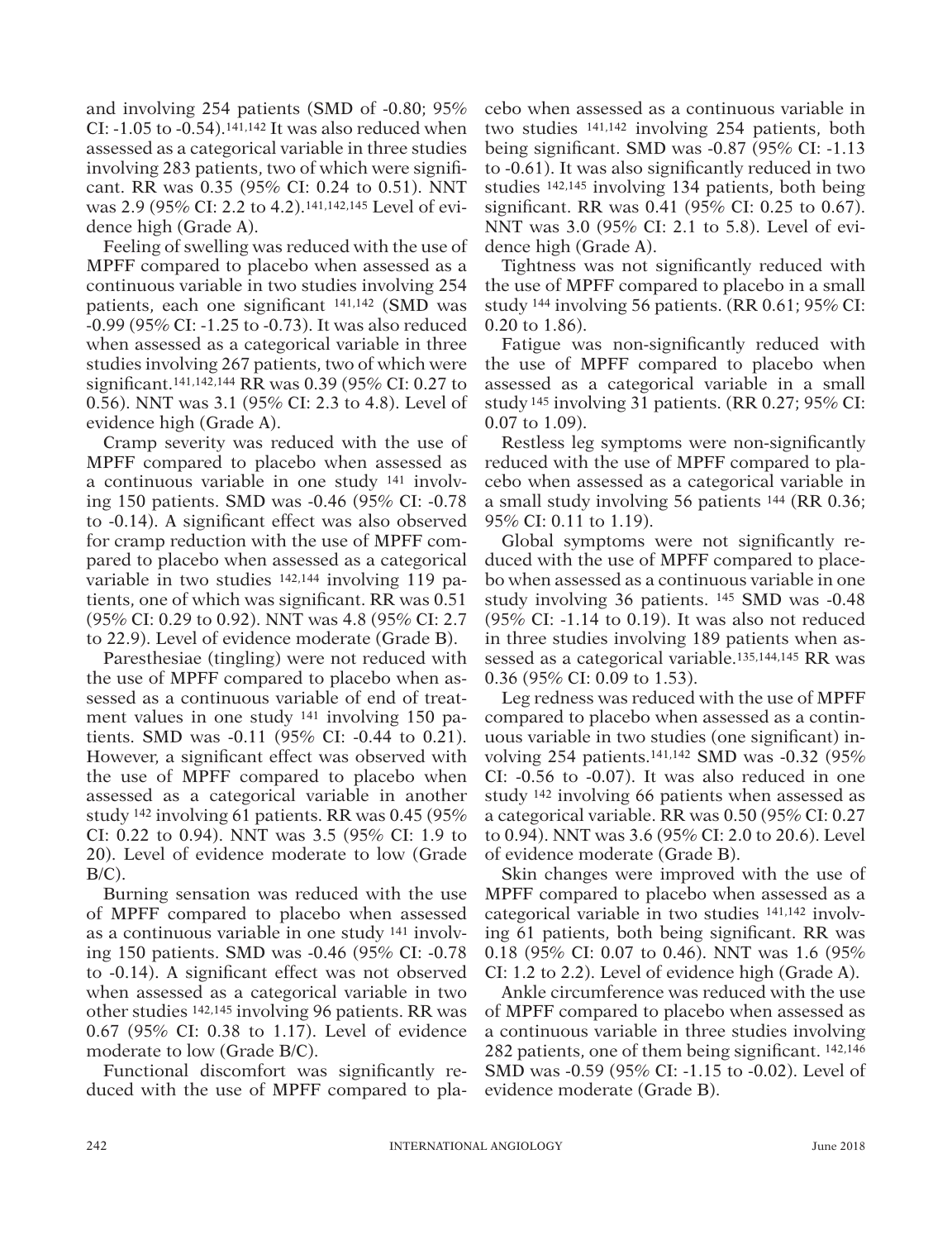Leg or foot volume were not reduced in two studies 135,147 involving 166 patients. SMD was 0.03 (95% CI: -0.28 to 0.33).

Quality of life was improved with the use of MPFF compared to placebo when assessed as a continuous variable in two studies, both significant and involving 601 patients. 143,147 SMD was -0.21 (95% CI: -0.37 to -0.04). Level of evidence high (Grade A).

## *Ruscus+HMC+AA*

Ruscus is the main ingredient of Cyclo 3 Fort®, which combines three active ingredients: the saponine Ruscus aculeatus extract, the flavonoid hesperidine methyl chalcone (HMC) and ascorbic acid (AA).

A recent systematic review and meta-analysis of randomised double-blind placebo-controlled trials for the efficacy of Ruscus+HMC+AA to improve individual venous symptoms identified ten eligible studies involving 719 patients.139 There was generally no risk of bias in almost all of these trials. CEAP clinical class ranged between 2-5, but it was mostly 3-4 with some studies allowing the inclusion of patients with post-thrombotic syndrome.

Pain was reduced with the use of Ruscus+HMC+AA compared to placebo when assessed as a continuous variable in two studies, each one significant. 148,149 SMD was -0.80; 95% CI: -1.21 to -0.39. It was also reduced when assessed as a categorical variable in two studies 149,150 involving 111 patients. RR was 0.35 (95% CI: 0.16 to 0.78). NNT was 5.0 (95% CI: 2.9 to 18.1). Level of evidence high (Grade A).

Heaviness was reduced with the use of Ruscus+HMC+AA compared to placebo when assessed as a continuous variable in three studies involving 136 patients, each one being significant.148,149,151 SMD was -1.23 (95% CI: -1.60 to -0.86). It was also reduced when assessed as a categorical variable in four studies involving 198 patients,149, 150, 152, 153 each one significant. RR was 0.26 (95% CI: 0.16 to 0.42). NNT was 2.4 (95% CI: 1.9 to 3.3). Level of evidence high (Grade A).

Fatigue was reduced with the use of Ruscus+HMC+AA compared to placebo when assessed as a continuous variable in one study 148 involving 60 patients. SMD was -1.16 (95% CI: -1.71 to -0.61). Level of evidence moderate (Grade B).

Feeling of swelling was reduced with the use of Ruscus+HMC+AA compared to placebo when assessed as a continuous variable in three studies involving 150 patients,148, 149, 154 each one being significant. SMD was -2.27 (95% CI: -3.83 to -0.70). It was also reduced when assessed as a categorical variable in five studies involving 217 patients 149,150,152-154 two of which were significant. RR was 0.53 (95% CI: 0.40 to 0.71). NNT was 4.0 (95% CI: 2.6 to 8.0). Level of evidence high (Grade A).

Cramp severity was reduced with the use of Ruscus+HMC+AA compared to placebo when assessed as a continuous variable (0.0±0.0 *vs.*  $0.19\pm0.40$ , respectively (P<0.02) in one study  $148$ involving 60 patients. A non-significant trend was observed for cramp reduction with the use of Ruscus compared to placebo when assessed as a categorical variable in two studies 150,153 involving 87 patients. RR 0.63 (95% CI: 0.38 to 1.05). Level of evidence moderate to low (Grade B/C).

Paresthesiae were reduced with the use of Ruscus+HMC+AA compared to placebo when assessed as a continuous variable in one study 149 involving 40 patients. SMD was -0.86 (95% CI: -1.59 to -0.21). They were also reduced when assessed as a categorical variable in two studies involving 79 patients 149, 153 each one significant. RR was 0.27 (95% CI: 0.14 to 0.51). NNT was 1.8 (95% CI: 1.4 to 2.8). Level of evidence high (Grade A).

Pruritus severity was reduced with the use of Ruscus+HMC+AA compared to placebo when assessed as a continuous variable in one study 148 involving 60 patients (0.0±0.0 *vs.* 0.19±0.40, respectively)  $(P<0.01)$ . There was not any significant difference when pruritus was assessed as a categorical variable in another small study with 20 patients.150 RR was 0.43 (95% CI: 0.03 to 5.78). Level of evidence moderate to low (Grade B/C).

Burning sensation was not significantly reduced with the use of Ruscus+HMC+AA compared to placebo, although there was a trend in favour of Ruscus.148 SMD was -0.42 (95% CI: -0.93 to 0.09).

Global symptoms were reduced with the use of Ruscus+HMC+AA compared to placebo when assessed as a continuous variable in two studies involving 97 patients, each one significant.151, 154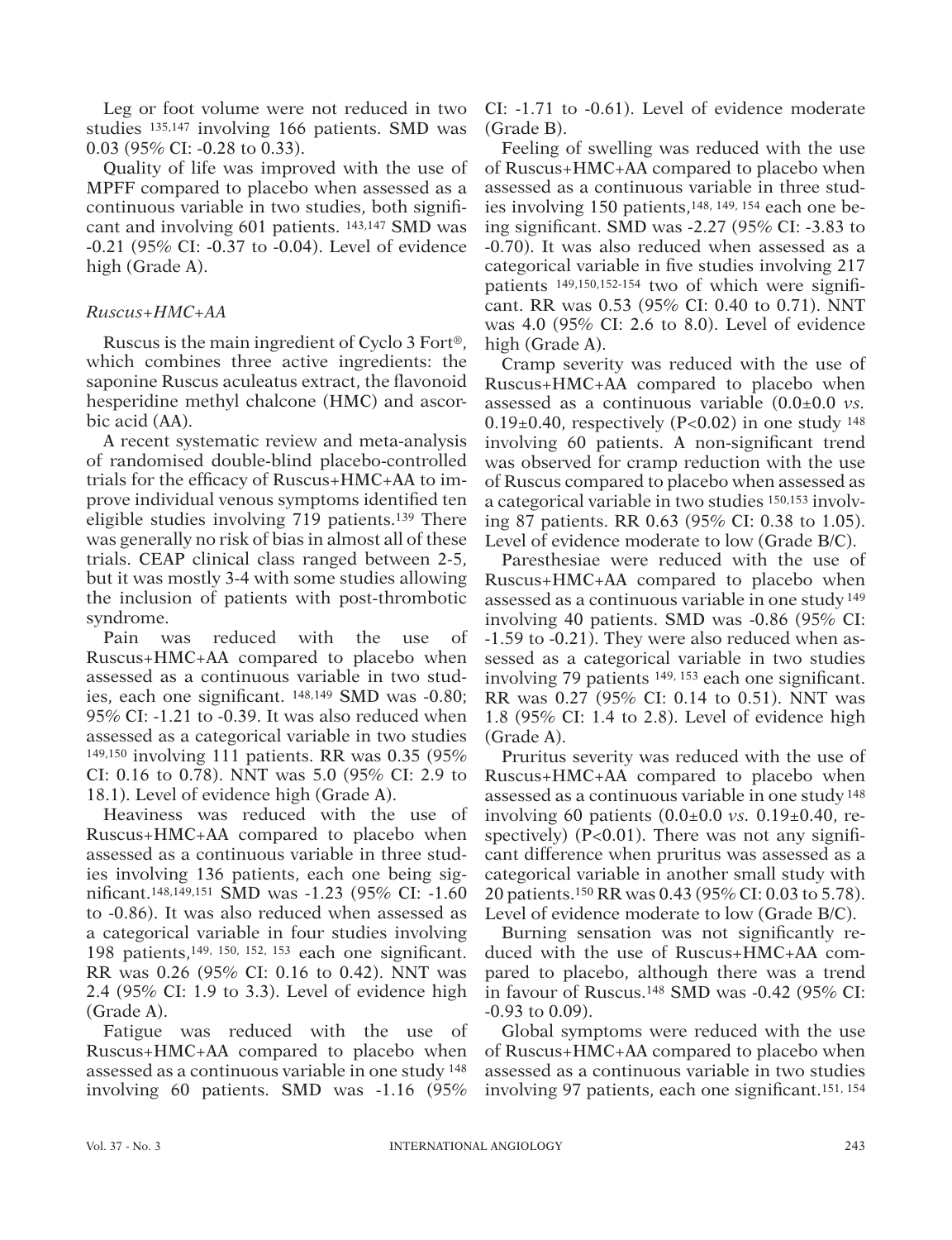SMD was -3.12 (95% CI: -4.53 to -1.71). It was also reduced when assessed as a categorical variable in four studies involving 347 patients,148-150, 155 three of which were significant. RR was 0.54 (95% CI: 0.41 to 0.70). NNT was 4.3 (95% CI: 3.0 to 7.4). Level of evidence high (Grade A).

Ankle circumference was reduced with the use of Ruscus+HMC+AA compared to placebo when assessed as a continuous variable in four studies involving 228 patients, three of four being significant.148-150, 154 SMD was -0.74 (95% CI: -1.01 to -0.47). Level of evidence high (Grade A).

Foot volume was also reduced in two studies involving 181 patients, both significant.156, 157 SMD was -0.61 (95% CI: -0.91 to -0.31). Level of evidence high (Grade A).

## *Hydroxyethylrutosides (HR) (also known as Oxerutins)*

A recent systematic review on the efficacy and tolerability of hydroxyethylrutosides (HR) for improving signs and symptoms of CVI 158 identified 15 randomised placebo-controlled trials involving 1643 patients.

Pain was reduced with the use of HR compared to placebo when assessed as a continuous variable in two similar pooled studies involving 132 patients, each one significant.159, 160 SMD was -1.07 (95% CI: -1.44 to -0.70). However, the combined results of two other trials that recorded pain as improved or not improved 161,162 demonstrated that there was no significant difference between the groups. Odds ratio (OR) was 0.90 (95% CI: 0.50 to 1.62). Level of evidence moderate (Grade B).

Leg heaviness was reduced with the use of HR compared to placebo when assessed in a study that measured leg heaviness as a symptom score.160 SMD was -1.00 (95% CI: -1.27 to -0.73). Pooling the results of three similar trials involving 254 patients,160, 161, 163 of which two were not significant showed a beneficial effect on leg heaviness in the HR group. OR was 0.50 (95% CI: 0.28 to 0.91). Level of evidence moderate (Grade B).

Pooling the results of two trials that reported cramps in terms of symptom scores,159, 160 showed benefit in favor of HR (SMD -1.7; 95% CI: -1.45 to -0.69), (P<0.0001). However, in three other trials in which cramps were recorded as improved or not 161-163 the outcome was not statistically significant. Level of evidence moderate (Grade B).

Evidence of statistical significance between the groups for symptoms of feeling of swelling, restless legs, itching or paresthesiae were not reported, because high heterogeneity did not allow pooling of trials.

Three trials involving 311 patients reported on presence of edema. The results were significant in favor of HR in two,160, 163 but not significant in the third study.164 The pooled effect on ankle circumference in two similar trials 160, 165 showed no benefit by HR (MD -3.63; 95% CI: -9.40 to 2.15).

The adverse effects reported were minor and showed no significant difference between HR and placebo.

The authors concluded that the limitations of the current evidence arising from inadequate reporting indicate that future trials need to be reported according to the CONSORT 2010 statement.166 A limitation of this review was that only three trials used the Widmer classification of CVD and none of the others reported the diagnostic classification used.

## *Horse chestnut seed extract (HCSE)*

Individual symptoms of leg pain, pruritus and signs of edema, leg volume and circumference were assessed in ten placebo-controlled studies included in the Cochrane systematic review by Pittler *et al.* in 2012.110

Leg pain was assessed in seven randomized placebo-controlled trials. Six studies reported a statistical significant reduction of leg pain on different measurement scales in patients treated with HCSE compared to placebo <sup>167-172</sup> and one reported a statistical significant reduction of leg pain compared to baseline.173 One study 167 included adequate data to provide a weighted mean difference (WMD) of 42.4 mm (95% CI: 34.9 to 49.9) which translates to NNT of 5.1 (95% CI: 3.4 to 9.8). Level of evidence high (Grade A).

Pruritus was assessed in eight randomised placebo-controlled trials.170-177 Four trials (N.=407) indicated a statistically significant reduction of pruritus in patients treated with HCSE compared to placebo (NNT 6.1; 95% CI: 3.3 to 36.3). Two trials indicated a statistically significant difference compared to baseline. Level of evidence high (Grade A).

or other proprietary information of the Publisher.

This document is protected by international reproduction is authorized. It is permited for personal use to download and save only one file and print only one copy of this Article. It is not permitted to make additional cop either sporadically, either printed or electronic) of the Article for any purpose. It is not permitted to permitted to distribute the electronic copy of the article thing internet and/or intranet file sharing systems, elec means which may allow access to the Atticle. The use of all or any part of the Atticle for any Commercial Use is not permitted. The creation of derivative works from the Article is not permitted. The production of reprints not permitted it is not permove, coverlay, obscure, block, or change any bagginerary corresponsing the Publisher may post on the Article. It is not permitted to frame or use framing techniques to enclose any trademark, log

This document is protected by international copyright laws. No additional reproduction is authorized. It is permitted for personal use to download and save only one file and print only one oppy of this Article. It is not p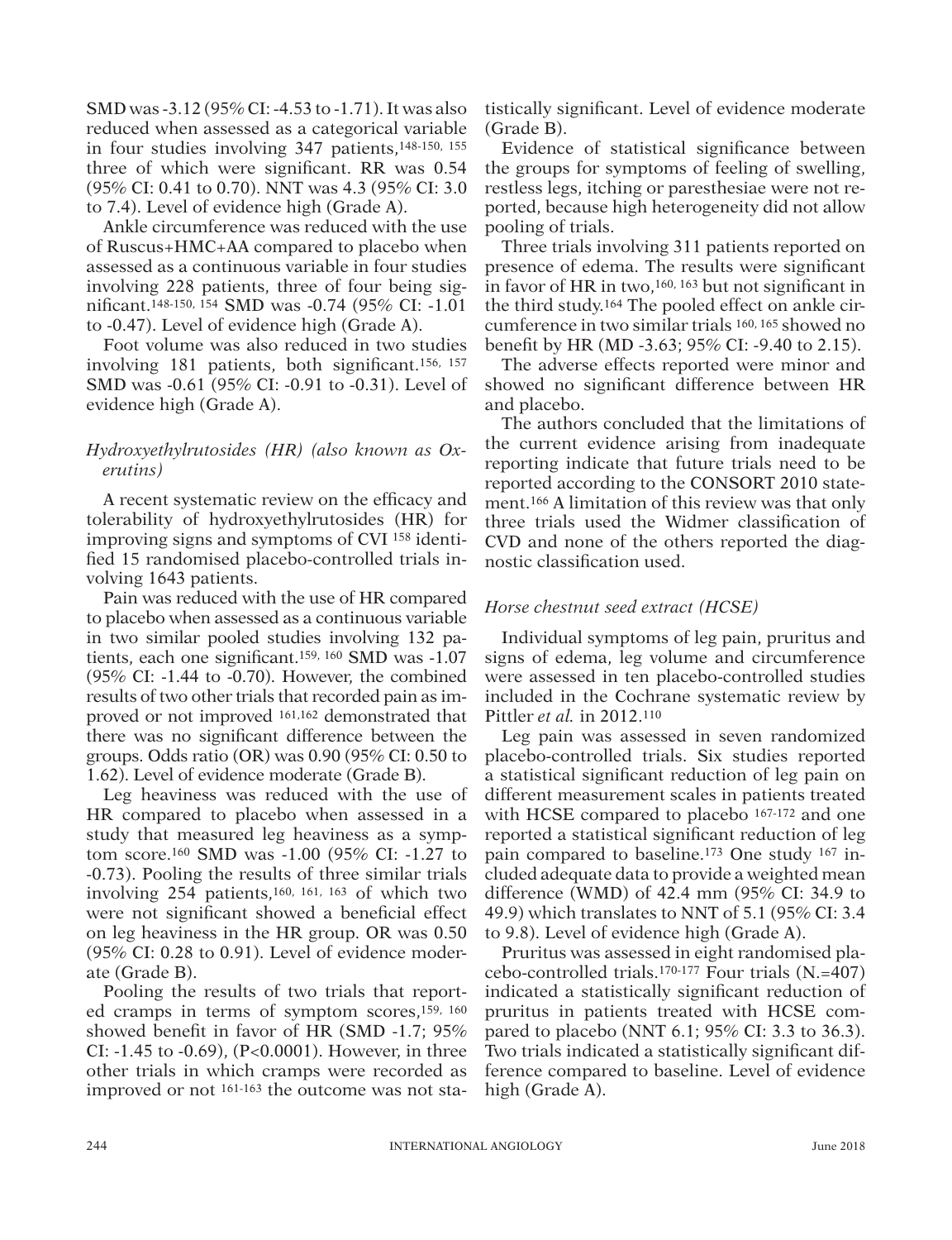Edema was assessed in six placebo-controlled trials.167-171, 173 Four trials (N.=461) reported a statistically significant reduction of edema in patients treated with HCSE compared to placebo, while one reported an improvement compared to baseline.173 One study 167 included adequate data to provide a weighted mean difference (WMD) of 40.1 mm (95% CI: 31.6 to 48.6) in favor of HCSE which translates to NNT of 4.0 (95% CI: 2.9 to 6.8). Level of evidence high (Grade A).

Leg volume using water displacement was assessed in seven randomised placebo-controlled trials.169, 172-177 Meta-analysis of six trials (N.=502) suggested a WMD of 32.1 mL (95% CI: 13.49 to 50.72) in favor of HCSE compared to placebo, with pooled standardized mean difference of -0.34; 95% CI: -0.15 to -0.52. Level of evidence high (Grade A).

The adverse events reported were mild and infrequent. They included gastrointestinal complaints, dizziness, nausea, headache and pruritus and showed no significant difference between HR and placebo.

### *Calcium dobesilate*

A systematic review of calcium dobesilate according to the Cochrane Collaboration guidelines dealing with individual symptoms was published by Ciapponi in 2004.178 It included seven randomised placebo-controlled trials involving 778 patients, and the magnitude of the effect was expressed as RR for dichotomous variables and SMD for all continuous variables applying a random effects statistical model and NNT to obtain a significant benefit.

Pain was reduced with the use of calcium dobesilate compared to placebo when assessed as a categorical variable in five pooled studies involving 477 patients, three of which showed statistical significance in favor of dobesilate.179-183 RR for the subgroup of mild pain was 1.32 (95% CI: 0.89 to 1.98) and for subgroup severe pain was 15.76 (95% CI: 3.80 to 57.4). NNT was 1.4. Level of evidence moderate (Grade B).

Limb heaviness was reduced with the use of calcium dobesilate compared to placebo when assessed as a categorical variable in four pooled studies involving 428 patients,179, 181, 182 each one showing statistical significance in favor of dobesilate. RR for the subgroup of "mild heaviness"

was 1.34 (95% CI: 0.84 to 2.14) and for subgroup "severe heaviness" was 14 (95% CI: 2.10 to 93.5). NNT was 1. Level of evidence high (Grade A).

Discomfort was reduced with the use of calcium dobesilate compared to placebo when assessed as a categorical variable in one study 180 involving 225 patients. RR 2.30 (95% CI: 1.51 to 3.52). NNT was 4 (95% CI: 3 to 7). Level of evidence moderate (Grade B).

Paresthesie were not reduced with the use of calcium dobesilate compared to placebo when assessed as a categorical variable in three studies 179, 180, 182 involving 304 patients RR 1.39 (95% CI: 0.87 to 2.22). However, for the subgroup of severe paresthesiae, RR was 3.33 (95% CI: 1.14 to 9.75). NNT 2 (95% CI: 1 to 6). Level of evidence moderate (Grade B).

Lower limb edema was assessed in two studies involving 80 patients,179, 182 both of them being significant in favor of dobesilate. For the subgroup "mild edema" RR was 2.00 (95% CI: 1.26 to 3.19) and for the subgroup "severe edema" RR was 27.00 (95% CI: 1.75 to 416). NNT 1.2. Level of evidence high (Grade A).

Leg volume was assessed as a continuous variable in three studies 180, 182, 184 involving 486 patients. Larger volume reductions with dobesilate were shown in all. For the subgroup of "mild edema" SMD was -0.26 (95% CI: -0.60 to -0.07) and for the subgroup "severe edema" -11.39 (95% CI: 14.56 to -8.22). It appears that the more severe the edema the more effective is the drug. Level of evidence high (Grade A).

The incidence of adverse effects with dobesilate ranged from 0% to 39%, without any significant differences when compared to placebo.

Five randomized placebo-controlled trials have been performed between 2004 and 2016. 120-123,185 Three were positive in favor of dobesilate and two negative.

The first positive study, performed by Labs *et al.* in 2004,121 involved 253 patients with CEAP C3-C4 patients and investigated the effect of 4-week treatment with dobesilate on leg volume calculated from calf and ankle circumference based on a truncated cone model. At four weeks, there was a median difference of 12.2 mL/L tissue (95% CI: -21.6 to -2.8) in favour of dobesilate.

The second positive study performed by Flota-Cervera *et al.* in 2008 122 involved 49 patients with "lymphovenous vascular edema" (CVI Wid-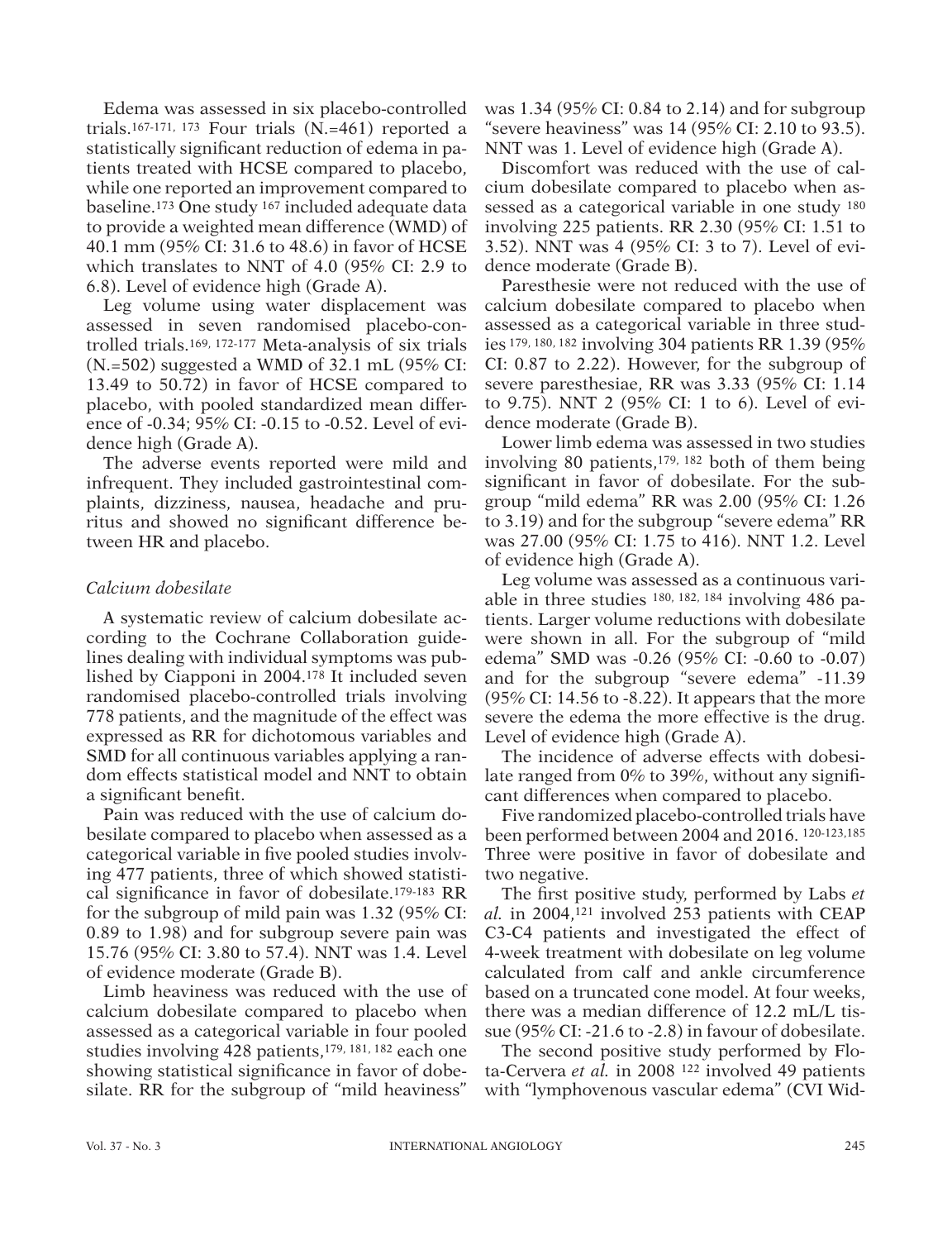mer grade I to V classes) and investigated the effect of 49-day therapy on lymph flow and pain. By the end of the treatment period, patients treated with dobesilate had normalization of lymphogammagraphy and a statistically significant reduction in the circumference of the leg, calf and ankle. There was complete relief of pain in 68% of patients in the dobesilate group and 0% in the placebo group.

The third positive study, performed by Rabe *et al.* in 2011,120 involved 256 patients and investigated the effect of 2-month therapy on leg volume using optoelectronic volumetry and symptoms in CEAP C3-5 patients. At the end

Table VII.—*2018 update. Level of evidence that merits grade A or B for the effect of the main VADs on individual symptoms, signs and QoL with magnitude of effect: Number needed to treat (NNT) to benefit one patient or Standardized Mean Difference (SMD) are also shown. Only randomized placebo controlled trials and meta-analyses were considered.*

| Symptom/sign                                                         | <b>MPFF</b>             | $HMC+AA$          | Ruscus <sup>+</sup> Oxerutins HCSE |              | Calcium<br>dobesilate |
|----------------------------------------------------------------------|-------------------------|-------------------|------------------------------------|--------------|-----------------------|
| Pain (NNT)<br><b>SMD</b>                                             | A(4.2)<br>$-0.25$       | A(5)<br>$-0.80$   | B<br>$-1.07$                       | A(5.1)       | B(1)                  |
| Heaviness (NNT)<br>SMD                                               | A(2.9)<br>$-0.80$       | A(2.4)<br>$-1.23$ | B(17)<br>$-1.00$                   |              | A(1)                  |
| Feeling of swelling<br>(NNT)<br><b>SMD</b>                           | A(3.1)<br>$-0.99$       | A(4)<br>$-2.27$   |                                    |              |                       |
| Functional discom- A (3.0)<br>fort/discomfort<br>(NNT)<br><b>SMD</b> | $-0.87$                 |                   |                                    |              | B(4)                  |
| Leg fatigue (NNT)<br><b>SMD</b>                                      | <b>NS</b>               | B<br>$-1.16$      |                                    |              |                       |
| Cramps (NNT)<br><b>SMD</b>                                           | B(4.8)<br>$-0.46$       | B/C               | B<br>$-1.7$                        |              |                       |
| Paresthesiae<br>(NNT)<br><b>SMD</b>                                  | B/C<br>(3.5)<br>$-0.11$ | A(1.8)<br>$-0.86$ |                                    |              | B(2)                  |
| Burning (NNT)<br><b>SMD</b>                                          | B/C<br>$-0.46$          | <b>NS</b>         |                                    |              |                       |
| Pruritus/itching<br>(NNT)                                            |                         | B/C               | A(6.1)                             |              |                       |
| Tightness (NNT)                                                      | <b>NS</b>               |                   |                                    |              |                       |
| Restless legs (NNT)                                                  | <b>NS</b>               |                   |                                    |              |                       |
| Leg redness $(NNT)$ B $(3.6)$<br><b>SMD</b>                          | $-0.32$                 |                   |                                    |              |                       |
| Skin changes<br>(NNT)                                                | A(1.6)                  |                   |                                    |              |                       |
| Ankle circumfer-<br>ence (NNT)<br>SMD                                | B<br>$-0.59$            | A<br>$-0.74$      | <b>NS</b>                          | A(4)         |                       |
| Foot or leg volume<br><b>SMD</b>                                     | <b>NS</b>               | А<br>$-0.61$      | <b>NS</b>                          | Α<br>$-0.34$ | A<br>$-11.4$          |
| OoL<br><b>SMD</b>                                                    | А<br>$-0.21$            |                   |                                    |              | NS                    |
| NS: not significant.                                                 |                         |                   |                                    |              |                       |

of treatment, there was a reduction of leg volume by 2.04±3.4% on average in the dobesilate group compared with an increase of  $0.1\pm4.8\%$ in the placebo group (P<0.001). Pain assessed by VAS was reduced more in the dobesilate than the placebo group (mean±SD: 10.2±26.3 mm *vs.*  $0.92\pm23.0$  mm; P=0.007). Leg discomfort was also reduced more in the dobesilate than the placebo group (mean±SD: 19.1±25.4 mm *vs.*  $10.2\pm25.9$  mm; P=0.05). However, quality of life at the end of therapy using the CIVIQ score was not statistically different in the two groups.

The first of two negative studies, performed by Martinez-Zapata in 2008,123 involved 509 patients (CEAP 1-6) and investigated the effect of 3-month therapy on QoL using the CIVIQ score, on edema and on symptoms. At the end of the treatment, there was no difference in all measurements between the two groups. The second negative study, performed by Rabe in 2016,185 involved 351 patients (CEAP 3-4) and investigated the effect of 3-month therapy on leg volume and QoL using the CIVIC score. At the end of the treatment, there was no difference in all measurements between the two groups.

It should be pointed out that in the study by Martinez-Zapata, QoL was better in the dobesilate group at 12 months, and in the study by Rabe *et al.* in 2016, leg volume was lower in the active drug group at the end of follow up. The authors suggested that further studies are needed to investigate possible long-term effects.

Another observation made by several authors is that the effect of dobesilate is higher in patients with the most advanced stage of disease.

The 2018 approach which determined the magnitude of the effect of individual venoactive drugs on individual symptoms provided evidence that has enabled us to summarize and produce a new table (Table VII). On the basis of the 2018 findings (magnitude of effects on individual symptoms or signs *vs.* side-effects) the strength of recommendations for the main VAD are as follows.

For MPFF, it is 1 (strong) for treatment of pain, heaviness, feeling of swelling, functional discomfort, cramps, leg redness, skin changes, edema and quality of life, and it is 2 (weak) for paresthesiae and burning.

For Ruscus+HMC+AA, it is 1 (strong) for treatment of pain, heaviness, feeling of swelling,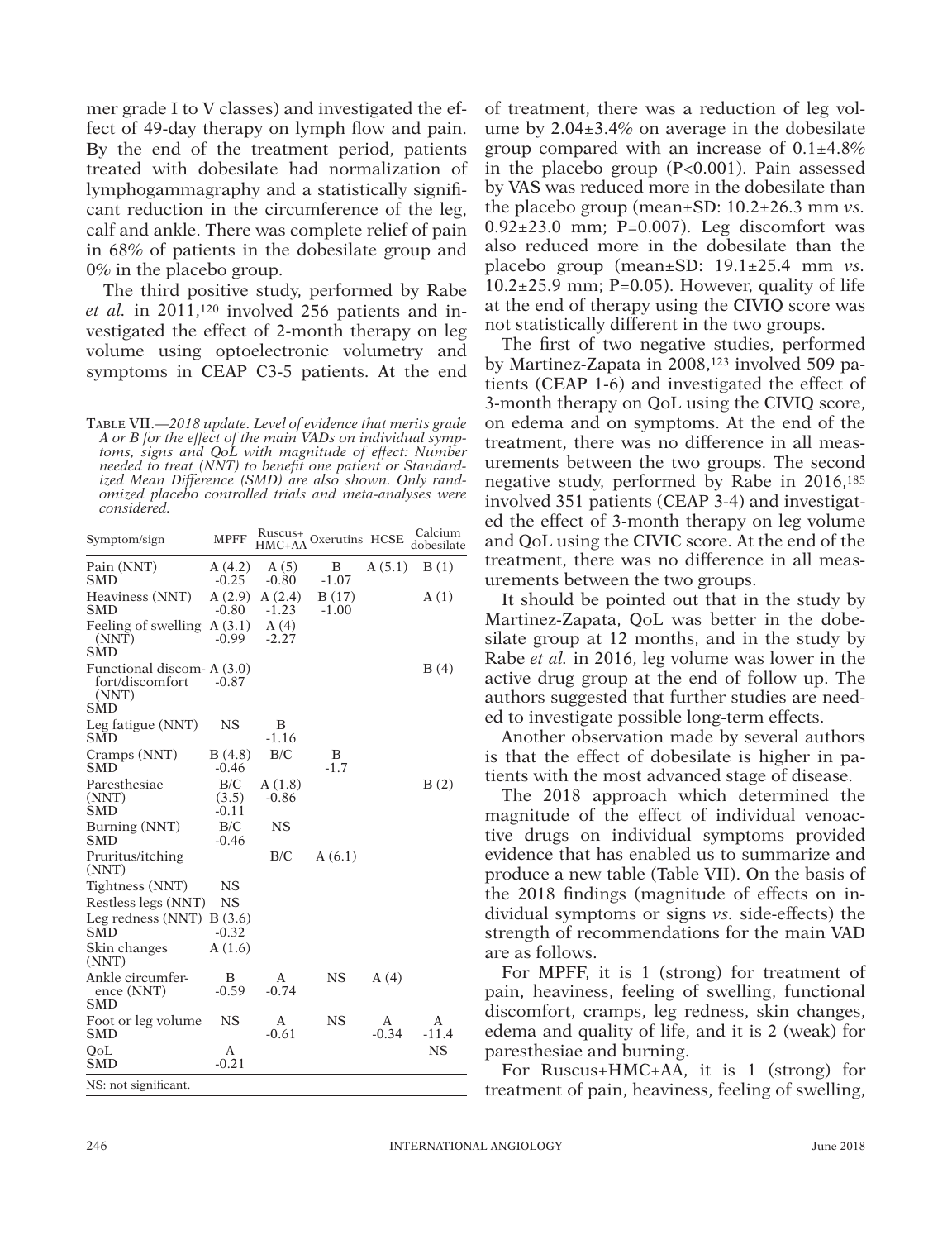leg fatigue, paresthesiae and edema, and it is 2 (weak) for cramps and pruritus.

For oxerutins, it is 1 (strong) for treatment of pain, heaviness and cramps, and it is 2 (weak) for edema.

For HCSE, it is 1 (strong) for treatment of pain, pruritus and edema.

For calcium dobesilate, it is 2 (weak) in view of the possibility of inducing agranulocytosis.128

## **Effect of medications on the healing of leg ulcers: 2018 overview**

Several studies have investigated the effect of different medications when used as adjuvants to compression therapy.

### *Pentoxifylline*

Pentoxifylline is a xanthine derivative. It has a pleomorphic effect. It increases intracellular cAMP, inhibits TNF-α and leukotriene synthesis, and reduces inflammation and innate immunity. It reduces blood viscosity by improving red cell deformability thus increasing blood flow in the microcirculation. In addition, it inhibits platelet aggregation and neutrophil activation.186

The 2012 Cochrane Review 113 identified eleven trials involving 864 patients that compared pentoxifylline with placebo or no treatment. Pentoxifylline was more effective than placebo in terms of complete ulcer healing or significant improvement (RR 1.70; 95% CI: 1.30 to 2.24). Pentoxifylline with compression was more effective than placebo with compression (RR 1.56; 95% CI: 1.14 to 2.13). This translates to NNT of 4.3 (95% CI: 3.3 to 6.4). In the absence of compression (three trials), pentoxifylline was more effective than placebo or no treatment (RR 2.25; 95% CI: 1.49 to 3.39). Level of evidence high (Grade A).

Adverse effects were reported in 19.5% of patients receiving pentoxifylline and in 11.3% on placebo (RR 1.56; 95% CI: 1.10 to 2.22). The majority of side-effects (72%) were gastrointestinal.

### *MPFF*

or other proprietary information of the Publisher.

As indicated above, MPFF also has a pleotropic action. It increases venous tone and lymphatic drainage, increases free radical scavengers, re-

duces inflammation, prevents activation and adhesion of white cells to the endothelium, and decreases capillary leakage.

A meta-analysis of five RCTs involving 723 patients with venous ulcers 112 demonstrated that at six months, ulcers healed faster when MPFF was combined with compression than compression alone. Compression in addition to MPFF was compared with compression plus placebo in two of the studies (N.=309) or with compression alone in three studies (N.=414). At six months, the chance of ulcer healing was 32% better in patients treated with the combined therapy than those managed by compression alone (RRR 32%; 95% CI: 3% to 70%). This translates to NNT of 7.3 (95% CI: 4.6 to 17.1). This difference was present from month two (RRR 44%; 95% CI: 7% to 94%) and was associated with shorter time to healing (16 weeks *vs.* 21 weeks, P=0.0034). Level of evidence high (Grade A).

### *Sulodexide*

Sulodexide is a glycosaminoglycan composed of a fast-moving heparin fraction (80%) with mild affinity for antithrombin and a dermatan sulphate fraction (20%) with affinity for heparin cofactor II. Sulodexide is another drug with pleomorphic properties. It has a profibrinolytic effect, an antiproliferative effect on smooth muscle cells, an antilipemic, antiplatelet and antiinflammatory effect with a protective effect on the glycocalyx endothelial layer. Several observational studies have demonstrated a beneficial effect for signs and symptoms of chronic venous disease.187 Due to the absence of randomized placebo-controlled studies in CVD, the level of evidence is low (Grade C). However, this is not the case with ulcer healing. The 2016 Cochrane Database Systematic Review 188 identified three RCTs involving 438 patients with venous leg ulcers which were published as full papers. The studies compared sulodexide + compression with compression alone. Each of the studies was significant, and meta-analysis of the three studies indicated an increase in the proportion of ulcers completely healed with combined treatment (49.4%) compared to compression alone. (RR 1.66; 95% CI: 1.30 to 2.12). This translates to NNT of 5.6 (95% CI: 3.7 to 11.5). There was no heterogeneity but high bias mainly because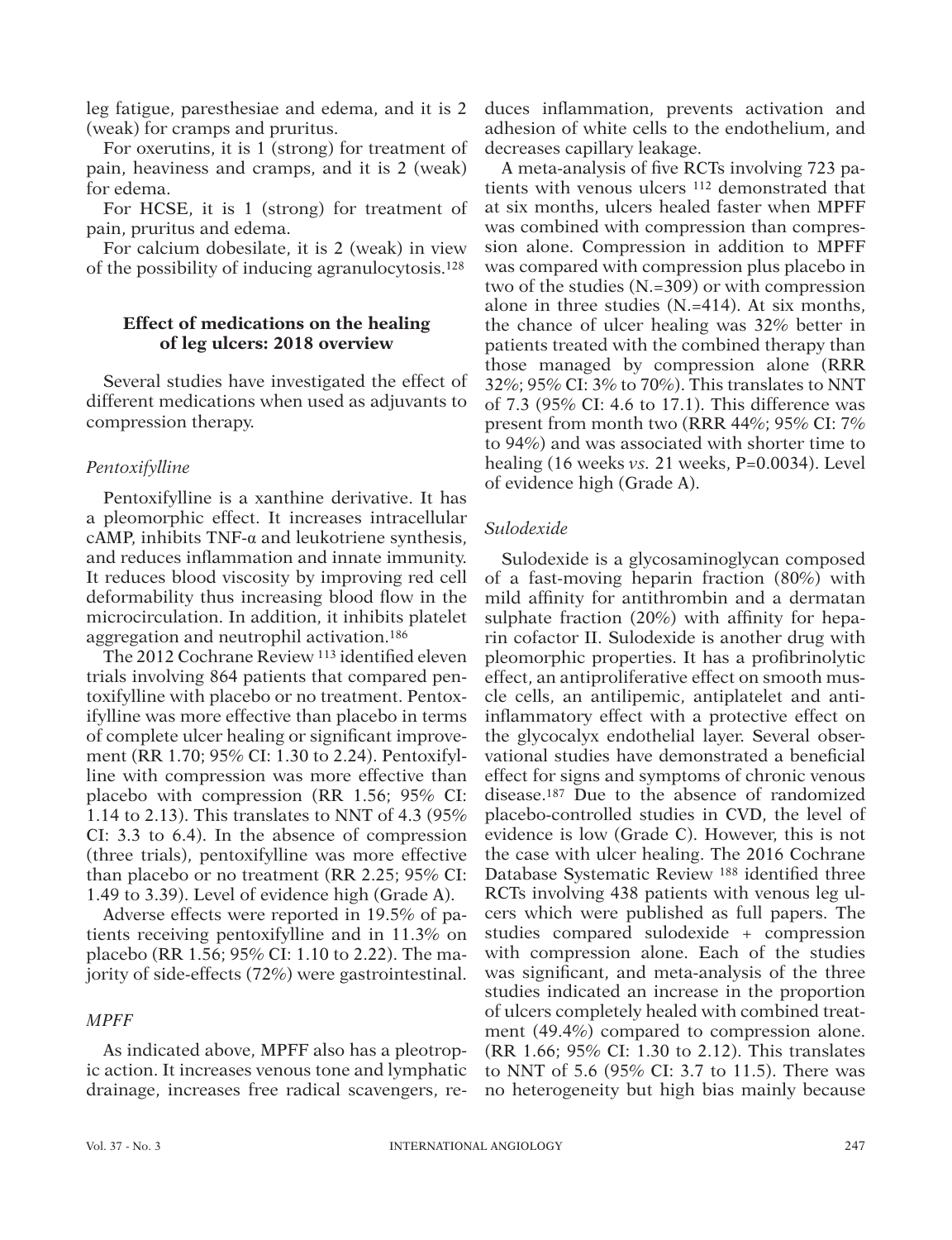in only one study was the personnel completely blinded. Adverse effects with sulodexide were low (4.4%) and statistically not different from the control group  $(3.1\%)$ .

A more recent meta-analysis that pooled four RCTs involving 482 patients,190 with each one of the studies being significant, indicated a RR of 1.70 (95% CI: 1.33 to 2.17) for a random effects model which translated to a NNT of 5.1 (95% CI: 3.6 to 9.0). Level of evidence high (Grade A).

## *Hydroxyethylrutosides (HR)*

A recent systematic review of the efficacy and tolerability of hydroxyethylrutosides (HR) for improvement of signs and symptoms of CVI 158 identified four trials which reported numbers of venous ulcers healed. Three trials compared the effect of HR + compression *vs.* compression alone on the healing of leg ulcers. These studies did not find any significant difference in the number of ulcers healed between the HR and the placebo groups. A fourth trial that compared troxerutin (a component of HR) plus compression with placebo plus compression in a trial involving 149 patients found a significant benefit from the troxerutin group.190 Level of evidence moderate (Grade B).

## **Place of VADs in the management of CVDs**

This guideline update serves to complement the conclusion of the 2014 guidelines 191 that VADs may be used to relieve CVD-related symptoms and edema in patients at any stage of disease. Knowledge of the specific effect that individual drugs have on different symptoms broadens the armamentarium and confidence in their use. Great emphasis has been placed in the presentation of the evidence that became available, not only in terms of statistical significance but also in terms of the magnitude of the clinical effect.

Two caveats are associated with the above general conclusions and current recommendations.

First, as written in the SYMVein document 192 one cannot always rely on the patient's skill to name symptoms that by their nature are personally-felt-experiences. These feelings are variably expressed and with different intensity, and have different meanings in the minds of indi-

vidual patients. In addition, words used to describe symptoms are influenced by cultural and linguistic experiences. For these reasons a physician needs great care and experience to interpret the patient's history. For the same reasons, strong scientific evidence for the effect of VADs on symptoms can only be obtained from randomized placebo- controlled blinded trials.

Second, we frequently do not know the exact etiology and mechanism for symptoms, although we understand that the initiating pathophysiological mechanisms are venous hypertension and chronic inflammation. Symptoms may improve with VADs whatever the pathophysiology (reflux or obstruction) by improving venous tone, flow in the microcirculation and reducing capillary leakage.193 Despite such knowledge, the potential danger is to encourage general practitioners to prescribe VADs based on symptoms alone without considering the CEAP status of the patient and ignoring indications for appropriate investigations that could lead to effective intervention to relieve symptoms and arrest progression of disease. This approach may lead to misuse of VADs causing failures and eventual disrepute.

With these caveats in mind, the faculty wishes to stress the central and unique role that VADs have in the management of symptomatic patients at the earliest stages of CVD, given that compression may be the only other appropriate form of therapy for such patients. In addition, in view of poor compliance with compression therapy in certain countries with hot climates,136 VADs may be the only alternative treatment available.

The importance of effective treatment of patients in CEAP class C0s was highlighted in a recent study 93 which found that approximately 20% of all patients consulting their general practitioner for any reason could be assigned to class C0s. In more advanced stages of CVD, VADs may be used in conjunction with interventional treatment of varices such as sclerotherapy, surgery, and endovenous treatment. Six articles including 2 RCTs have shown that the combination of interventional procedures and VADs was beneficial.194-199 Only one study did not show any difference in terms of postoperative pain and daily activities.200 We have no data on the effect of VADs when associated with other surgical and endovascular procedures, including those on deep veins.

Combination of VADs and compression has

or other proprietary information of the Publisher.

This document is protected by international reproduction is authorized. It is permited for personal use to download and save only one file and print only one copy of this Article. It is not permitted to make additional cop either sporadically, either printed or electronic) of the Article for any purpose. It is not permitted to permitted to distribute the electronic copy of the article through online internet and/or intranet file sharing syst means which may allow access to the Atticle. The use of all or any part of the Atticle for any Commercial Use is not permitted. The creation of derivative works from the Article is not permitted. The production of reprints not permitted it is not permove, coverlay, obscure, block, or change any bagging, bog any copyright notices or the Publisher may post on the Article. It is not permitted to frame or use framing techniques to enclose any tr

This document is protected by international copyright laws. No additional reproduction is authorized. It is permitted for personal use to download and save only one file and print only one copy of this Article. It is not p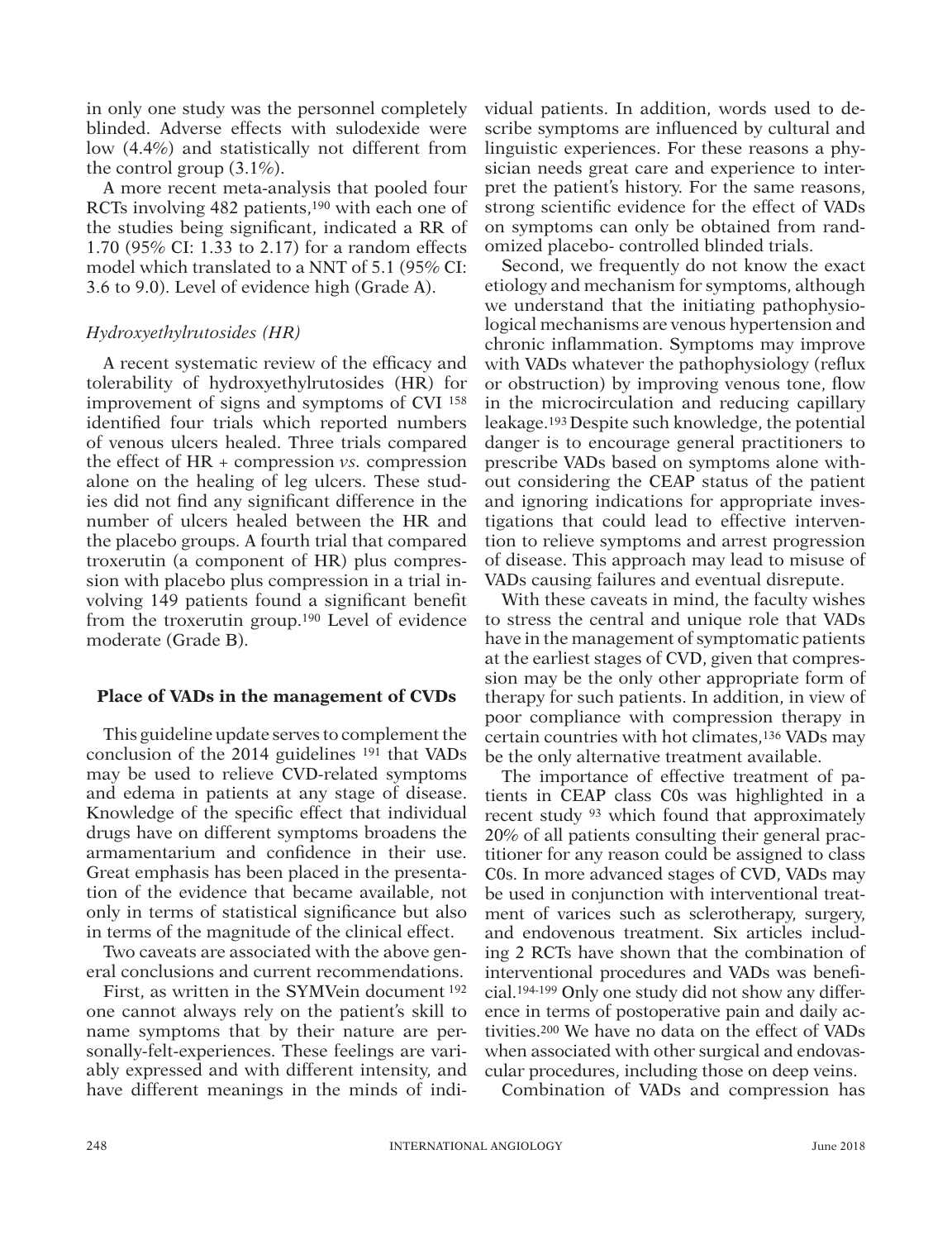been recommended in several reviews 2, 201 and several meta-analyses 112, 113, 158, 188 that have demonstrated the efficacy of this combination in accelerating the healing of venous ulcers (see section "Effect of Medications on the Healing of Leg Ulcers - 2018 Overview" above).

## **References**

- 1. Ramelet AA, Kern P, Perrin M. Varicose veins and telangiectasias. Paris: Elsevier, 2004.
- 2. Ramelet AA, Boisseau MR, Allegra C, Nicolaides A, Jaeger K, Carpentier P, *et al.* Veno-active drugs in the management of chronic venous disease. An international consensus statement: current medical position, prospective views and final resolution. Clin Hemorheol Microcirc 2005;33:309-19.
- 3. Nicolaides AN, Allegra C, Bergan J, Bradbury A, Cairols M, Carpentier P, *et al.* Management of chronic venous disorders of the lower limbs: guidelines according to scientific evidence. Int Angiol 2008;27:1-59.
- 4. Eberhardt RT, Raffetto JD. Chronic venous insufficiency. Circulation 2005;111:2398-409.
- 5. Bergan JJ, Schmid-Schonbein GW, Smith PD, Nicolaides AN, Boisseau MR, Eklof B. Chronic venous disease. N Engl J Med 2006;355:488-98.
- 6. Atta HM. Varicose veins: role of mechanotransduction of venous hypertension. Int J Vasc Med 2012;2012:538627.
- 7. Ibegbuna V, Nicolaides AN, Sowade O, Leon M, Geroulakos G. Venous elasticity after treatment with Daflon 500 mg. Angiology 1997;48:45-9.
- 8. Gargouil YM, Perdrix L, Chapelain B, Gaborieau R. Effects of Daflon 500 mg on bovine vessels contractility. Int Angiol 1989;8(4 Suppl):19S-22S.
- 9. Tsouderos Y. Venous tone: are the phlebotonic properties predictive of a therapeutic benefit? A comprehensive view of our experience with Daflon 500 mg. Z Kardiol 1991;80(Suppl 7):95-101.
- 10. Frick RW. Three treatments for chronic venous insufficiency: escin, hydroxyethylrutoside, and Daflon. Angiology 2000;51:197-205.
- 11. Guillaume M, Padioleau F. Veinotonic effect, vascular protection, antiinflammatory and free radical scavenging properties of horse chestnut extract. Arzneimittelforschung 1994;44:25-35.
- 12. Bouskela E, Cyrino FZ, Marcelon G. Effects of Ruscus extract on the internal diameter of arterioles and venules of the hamster cheek pouch microcirculation. J Cardiovasc Pharmacol 1993;22:221-4.
- 13. Androulakis G, Panoysis PA. Plethysmographic confirmation of the beneficial effect of calcium dobesilate in primary varicose veins. Angiology 1989;40:1-4.
- 14. Araujo D, Viana F, Osswald W. Diosmin therapy alters the in vitro metabolism of noradrenaline by the varicose human saphenous vein. Pharmacol Res 1991;24:253-6.
- 15. Araujo D, Gulati O, Osswald W. Effects of two venotropic drugs on inactivation and O-methylation of catecholamines in an isolated canine vein. Arch Int Pharmacodyn Ther 1985;277:192-202.
- 16. Juteau N, Bakri F, Pomies JP, Foulon C, Rigaudy P, Pillion G, *et al.* The human saphenous vein in pharmacology: effect of a new micronized flavonoidic fraction (Daflon 500 mg) on norepinephrine induced contraction. Int Angiol 1995;14(3 Suppl 1):8-13.
- 17. Rubanyi G, Marcelon G, Vanhoutte PM. Effect of tem-

perature on the responsiveness of cutaneous veins to the extract of Ruscus aculeatus. Gen Pharmacol 1984;15:431-4.

- 18. Bouskela E, Cyrino FZ, Marcelon G. Possible mechanisms for the venular constriction elicited by Ruscus extract on hamster cheek pouch. J Cardiovasc Pharmacol 1994;24:165-70.
- 19. Raffetto JD, Khalil RA. Ca(2+)-dependent contraction by the saponoside escin in rat vena cava: implications in venotonic treatment of varicose veins. J Vasc Surg 2011;54:489-96.
- 20. Manthey JA, Grohmann K, Guthrie N. Biological properties of citrus flavonoids pertaining to cancer and inflammation. Curr Med Chem 2001;8:135-53.
- 21. Benavente-Garcia O, Castillo J. Update on uses and properties of citrus flavonoids: new findings in anticancer, cardiovascular, and anti-inflammatory activity. J Agric Food Chem 2008;56:6185-205.
- 22. Garcia-Lafuente A, Guillamon E, Villares A, Rostagno MA, Martinez JA. Flavonoids as anti-inflammatory agents: implications in cancer and cardiovascular disease. Inflamm Res 2009;58:537-52.
- 23. Wu CH, Wu CF, Huang HW, Jao YC, Yen GC. Naturally occurring flavonoids attenuate high glucose-induced expression of proinflammatory cytokines in human monocytic THP-1 cells. Mol Nutr Food Res 2009;53:984-95.
- 24. Akhlaghi M, Bandy B. Mechanisms of flavonoid protection against myocardial ischemia-reperfusion injury. J Mol Cell Cardiol 2009;46:309-17.
- 25. Shukla VK, Sethi AK, Garg SK, Ganguly NK, Kulkarni SK. Effect of venoruton on hypoxic stress-induced neurotoxicity in mice and oxygen free radical generation by human neutrophils. Arch Int Pharmacodyn Ther 1989;299:127-33.
- 26. Cypriani B, Limasset B, Carrie ML, Le Doucen C, Roussie M, de Paulet AC, *et al.* Antioxidant activity of micronized diosmin on oxygen species from stimulated human neutrophils. Biochem Pharmacol 1993;45:1531-5.
- 27. Jean T, Bodinier MC. Mediators involved in inflammation: effects of Daflon 500 mg on their release. Angiology 1994;45(6 Pt 2):554-9.
- 28. Blasig IE, Loewe H, Ebert B. Effect of troxerutin and methionine on spin trapping of free oxy-radicals. Biomed Biochim Acta 1988;47:S252-5.
- 29. Matsuda H, Li Y, Murakami T, Ninomiya K, Yamahara J, Yoshikawa M. Effects of escins Ia, Ib, IIa, and IIb from horse chestnut, the seeds of Aesculus hippocastanum L., on acute inflammation in animals. Biol Pharm Bull 1997;20:1092-5.
- 30. Maffei Facino R, Carini M, Aldini G, Bombardelli E, Morazzoni P, Morelli R. Free radicals scavenging action and anti-enzyme activities of procyanidines from Vitis vinifera. A mechanism for their capillary protective action. Arzneimittelforschung 1994;44:592-601.
- 31. Maffei Facino R, Carini M, Aldini G, Berti F, Rossoni G, Bombardelli E, *et al.* Procyanidines from Vitis vinifera seeds protect rabbit heart from ischemia/reperfusion injury: antioxidant intervention and/or iron and copper sequestering ability. Planta Med 1996;62:495-502.
- 32. Packer L, Rimbach G, Virgili F. Antioxidant activity and biologic properties of a procyanidin-rich extract from pine (Pinus maritima) bark, pycnogenol. Free Radic Biol Med 1999;27:704-24.
- 33. Cho KJ, Yun CH, Packer L, Chung AS. Inhibition mechanisms of bioflavonoids extracted from the bark of Pinus maritima on the expression of proinflammatory cytokines. Ann N Y Acad Sci 2001;928:141-56.
- 34. Rohdewald P. A review of the French maritime pine bark extract (Pycnogenol), a herbal medication with a diverse clinical pharmacology. Int J Clin Pharmacol Ther 2002;40:158-68.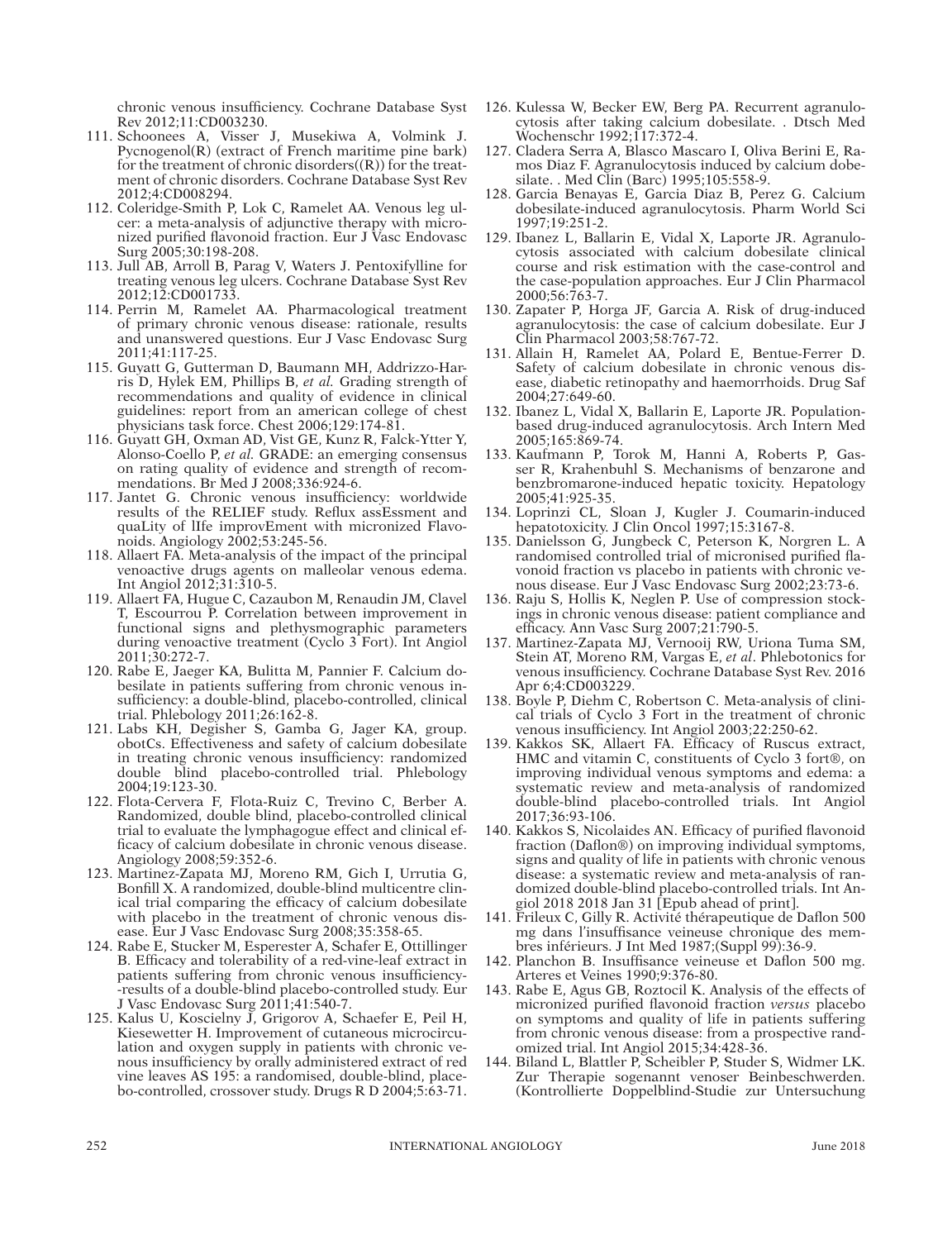der therapeutischen Wirksamkeit von Daflon). Vasa 1982;11:53-8.

- 145. Chassignolle J-F, Amiel M, Lanfranchi G, Barbe R. Activité thérapeutique de Daflon 500 mg dans l'insuffisance veineuse fonctionnelle. J Int Med 1987;(Suppl 99):32-5.
- 146. Tsouderos Y. Are the phlebotonic properties shown in clinical pharmacology predictive of a therapeutic benefit in chronic venous insufficiency? Our experience with Daflon 500 mg. Int Angiol 1989; $\dot{8}$ (Suppl 4):53-9.
- 147. Belczak SQ, Sincos IR, Campos W, Beserra J, Nering G, Aun R. Veno-active drugs for chronic venous disease: A randomized, double-blind, placebo-controlled paralleldesign trial. Phlebology 2014;29:454-60.
- 148. Parrado F, Buzzi A. A study of the efficacy and tolerability of a preparation containing Ruscus aculeatus in the treatment of chronic venous insufficiency of the lower limbs. Clin Drug Investig 1999;18:255-61.
- 149. Questel R, Walrant P. Bilan de l'essai randomisé Veinobiase contre placebo dans l'unsuffisance veineuse: observation de la microcirculation per capillarographie conjonctivale. Gazette Medicale de France 1983;90:508-14.
- 150. Elbaz C, Nebot F, Reinharez D. Insuffisance veineuse des membres inférieurs étude controleé de l'action du Cyclo 3. Phlébologie 1976;29:77-84.
- 151. Altenkamp H. Efficacy of antivaricotic drugs can be measured objectively. Phlebologie in der praxis 1987;2:9-20.
- 152. Le Devehat C, Lemoine A, Roux E, Cirette B, Vimeux M, Martinaggi P. Aspects clinique et hémodynamique de Cyclo 3 dans l'insuffisance veineuse. Angéiologie 1984;3:119-22.
- 153. Sentou Y, Bernard-Fernier MF, Demarez JP, Laurent D, Cauquil J. Symptomatologie et pléthysmographie: Parallélisme des résultants obtenus lors d'un traitement par Cyclo 3 de patientes porteuses d'une insuffisance neineuse chronique (étude en double insu contre placebo). Gazette Medicale de France 1985;92:73-7.
- 154. Braun R, Hirche H, van Laak H-H. Die therapie der venösen insuffizienz: eine doppelblind-studie mit Phlebodril®. ZFA 1985;61:309-19.
- 155. Vanscheidt W, Jost V, Wolna P, Lucker PW, Muller A, Theurer C, *et al.* Efficacy and safety of a Butcher's broom preparation (Ruscus aculeatus L. extract) compared to placebo in patients suffering from chronic venous insufficiency. Arzneimittelforschung 2002;52:243-50.
- 156. Rieger H. Efficacy of a combination drug in patients with chronic venous insufficiency under orthostatic conditions. Phlebology 1988;3:127-30.
- 157. Rudofsky G, Diehm C, Gru JD, Hartmann M, Schultz-Ehrenburg HK, Bisler H. Chronic venous insufficiency. Treatment with Ruscus extract and trimethylhesperidin chalcone. MMW Munch Med Wochenschr 1990;132:205-10.
- 158. Aziz Z1, Tang WL, Chong NJ, Tho LY. A systematic review of the efficacy and tolerability of hydroxyethylrutosides for improvement of the signs and symptoms of chronic venous insufficiency. J Clin Pharm Ther 2015;40:177-85.
- 159. Belcaro G, Rulo A, Candiani C. Evaluation of the microcirculatory effects of Venoruton in patients with chronic venous hypertension by laserdoppler flowmetry, transcutaneous PO2 and PCO2 measurements, leg volumetry and ambulatory venous pressure measurements. Vasa 1989;18:146-51.
- 160. Cloarec M, Clement R, Griton P. A double-blind clinical trial of hydroxyethylurosides in the treatment of the symptoms and signs of chronic venous insufficiency. Phlebology 1996;11:76-82.
- 161. Pedersen FM1, Hamberg O, Sørensen MD, Neland K. Effect of 0-(beta-hydroxyethyl)-rutoside (Venoruton)

on symptomatic venous insufficiency in the lower limbs. Ugeskr Laeger 1992;154:2561-3.

- 162. Welsh W, Moriau M, van Gysel JP. A double blind placebo-controlled trial of o-(beta-hydroxyethyl)-rutosides in patients with chronic venous insufficiency. Basel: Novartis; 1985.
- 163. Petruzzellis V, Troccoli T, Candiani C, Guarisco R, Lospalluti M, Belcaro G, *et al*. Oxerutins (Venoruton): efficacy in chronic venous insufficiency--a double-blind, randomized, controlled study. Angiology 2002;53:257-63.
- 164. Stegmann WAE, Deichmann B, Hubner K*.* Therapeutic effect of hydroxyethylrutosides (HR) in venous ulcer treatment. A controlled multicentre trial. Phlebology 1986;1:617-20.
- 165. Incandela L, Belcaro G, Renton S, DeSanctis MT, Cesarone MR, Bavera P, *et al*. HR (Paroven, Venoruton; 0-(beta-hydroxyethyl)-rutosides) in venous hypertensive microangiopathy: a prospective, placebo-controlled, randomized trial. J Cardiovasc Pharmacol Ther 2002;7(Suppl 1):S7-S10.
- 166. Schulz KF, Altman DG, Moher D; CONSORT Group. CONSORT 2010 Statement: Updated guidelines for reporting parallel group randomised trials. J Clin Epidemiol 2010;63:834-40.
- 167. Cloarec M. Study on the effect of a new vasoprotective Venostasin administered over a period of 2 months in chronic venous insufficiency of the lower limb (data from1992). Data on file (quoted by Pittler and Ernst Ref 110 above).
- 168. Friederich HC, Vogelsberg H, Neiss A. [Evaluation of internally effective venous drugs]. Z Hautkr 1978;53:369-74.
- 169. Lohr E, Garanin G, Jesau P, Fischer H. [Anti-edemic treatment in chronic venous nsufficiency with tendency to formation of oedema]. MMW Munch Med Wochenschr 1986;128:579-81.
- 170. Morales Paris CA, Barros Soares RM. Efficacy and safety on use of dried horse chestnut extract in the treatment of chronic venous insufficiency of the limbs. Revista Brasileira de Medicina 1993;50:1563-5.
- 171. Neiss A, Böhm C. [Demonstration of the effectiveness of horse chestnut seed extract in the varicose syndrome complex]. MMW Munch Med Wochenschr 1976;118:213-6.
- 172. Rudofsky G, Neiss A, Otto K, Seibel K. [Oedema-protective effect and clinical efficacy of horse chestnut seed extract in a double blind study]. Phlebologie und Proktologie 1986;15:47-54.
- 173. Steiner M. Investigation into the oedema reducingand oedema protective effects of horse chestnut seed extract [Untersuchungen zur ödemvermindernden und ödemprotektiven Wirkung von Roßkastaniensamenextrakt]. Phlebologie und Proktologie 1990;19:239-42.
- 174. Steiner M, Hillemanns HG.[Tests for anti-oedema action of a venous therapy]. MMW Munch Med Wochenschr 1986;128:551-2.
- 175. Diehm C, Schmidt C. Venostasin retard gegen Plazebo und Kompression bei Patienten mit CVI II/IIIA. Final Study Report. Munich: Klinge Pharma GmbH; 2000.
- 176. Diehm C, Vollbrecht D, Amendt K, Comberg HU. Medical edema protection - Clinical benefit in patients with chronic deep vein incompetence. VASA 1992;21:188-92.
- 177. Diehm C, Trampisch HJ, Lange S, Schmidt C. Comparison of leg compression stocking and oral horsechestnut seed extract therapy in patients with chronic venous insufficiency. Lancet 1996;347:292-4.
- 178. Chiapponi A, Laffaire E, Roque M. Calcium dobesilate for chronic venous insufficiency: a systematic review. Angiology 2004;55:147-54.
- 179. Hachen HJ, Lorenz P. Double-blind clinical and ple-